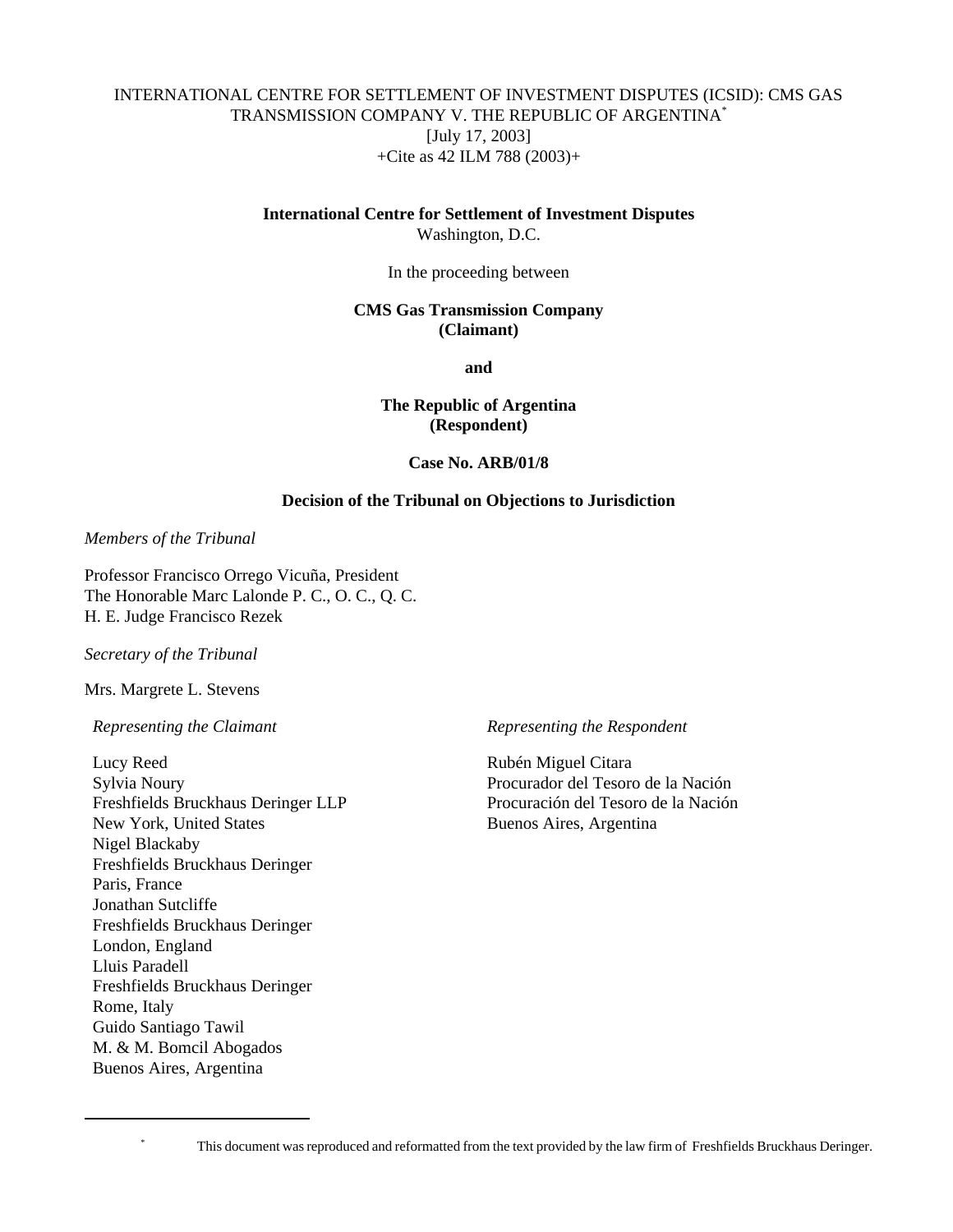*Date of decision:* July 17, 2003

## **A. Procedure**

1. On July 26, 2001, the International Centre for Settlement of Investment Disputes (ICSID or the Centre) received from CMS Gas Transmission Company (CMS), an entity incorporated in the United States of America, a Request for Arbitration against the Republic of Argentina (Argentina). The request concerns the alleged suspension by Argentina of a tariff adjustment formula for gas transportation applicable to an enterprise in which CMS has an investment. In its request, the Claimant invokes the provisions of the 1991 "Treaty between the United States of America and the Argentine Republic Concerning the Reciprocal Encouragement and Protection of Investment." (The Argentina-U.S. Bilateral Investment Treaty or  $BIT$ ).<sup>1</sup>

2. On July 27, 2001, the Centre, in accordance with Rule 5 of the ICSID Rules of Procedure for the Institution of Conciliation and Arbitration Proceedings (Institution Rules), acknowledged receipt and transmitted a copy of the request to Argentina and to the Argentine Embassy in Washington D.C.

3. On August 15, 2001, the Centre requested CMS to confirm that the dispute referred to in the request had not been submitted by CMS for resolution in accordance with any applicable, previously agreed, dispute-settlement procedure under Article VII(2)(b) of the BIT. On August 23, 2001, CMS confirmed that it had taken no such steps.

4. On August 24, 2001, the Secretary-General of the Centre registered the request pursuant to Article 36(3) of the ICSID Convention (the Convention). On this same date, the Secretary-General, in accordance with Institution Rule 7, notified the parties of the registration of the request and invited them to proceed to constitute an Arbitral Tribunal as soon as possible.

5. On August 30, 2001, the Centre reminded Argentina of the Claimant's proposal concerning the number of arbitrators and the method of their appointment. Under this proposal, contained in paragraph 60 of the request for arbitration, the Arbitral Tribunal would consist of three arbitrators, one arbitrator to be appointed by each party and the third, who would be President of the Tribunal, to be appointed by agreement of the parties.

6. On September 13, 2001, Argentina informed the Centre of its agreement to the proposal of CMS concerning the number of arbitrators and the method of their appointment. On the same date the Centre informed the parties that since their agreement on the number of arbitrators and method of their appointment was equivalent to the formula set forth in Article 37(2)(b) of the Convention, the parties were invited to follow the procedure set forth in Arbitration Rule 3 for the appointment of arbitrators.

7. On October 24, 2001 Argentina appointed Judge Francisco Rezek, a national of Brazil, as an arbitrator. On November 9, 2001, CMS appointed the Honorable Marc Lalonde P.C., O.C., Q.C., a national of Canada, as an arbitrator. The parties, however, failed to agree on the appointment of the third, presiding, arbitrator. In these circumstances, by letter of December 5, 2001, the Claimant requested that the third, presiding, arbitrator be appointed in accordance with Article 38 of the ICSID Convention.<sup>2</sup>

8. After consultation with the parties, Professor Francisco Orrego Vicuña, a national of Chile, was duly appointed as President of the Arbitral Tribunal. On January 11, 2002, the Secretary-General, in accordance with Rule 6(1) of the ICSID Rules of Procedure for Arbitration Proceedings (Arbitration Rules) notified the parties that all three arbitrators had accepted their appointments and that the Tribunal was therefore deemed to have been constituted on that date. On the same date, pursuant to ICSID Administrative and Financial Regulation 25, the parties were informed that Mr. Alejandro Escobar, Senior Counsel, ICSID, would serve as Secretary of the Arbitral Tribunal.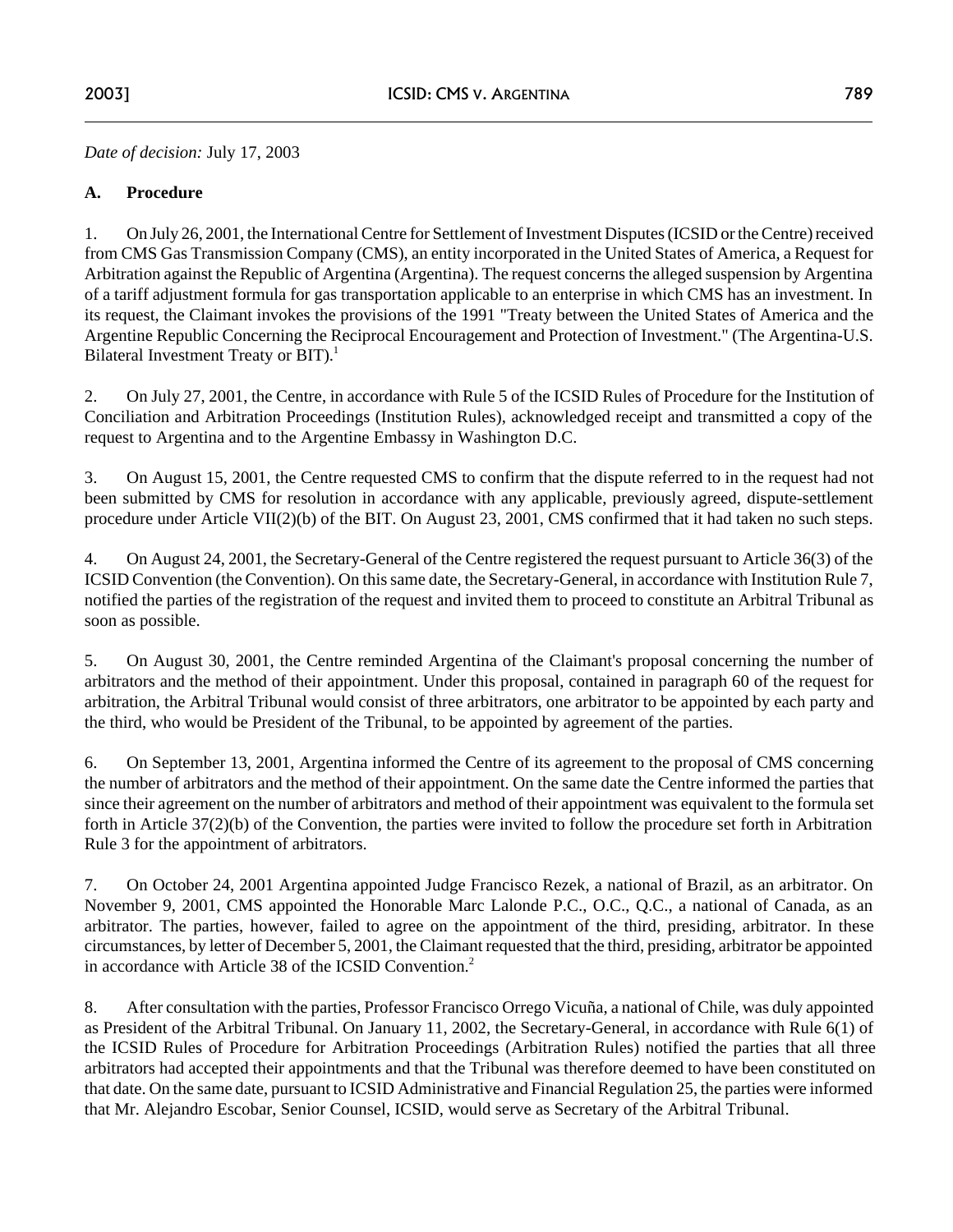9. The first session of the Tribunal with the parties was held on February 4, 2002, at the seat of ICSID in Washington, D.C. At the session the parties expressed their agreement that the Tribunal had been properly constituted in accordance with the relevant provisions of the ICSID Convention and Arbitration Rules and that they did not have any objections in this respect.

10. During the course of the first session the parties agreed on a number of procedural matters reflected in written minutes signed by the President and the Secretary of the Tribunal. The Tribunal, after ascertaining the views of the parties on this matter, fixed the following time limits for the written phase of the proceedings: The Claimant would file a memorial within 120 days from the date of the first session; the Respondent would file a counter-memorial within 120 days of its receipt of the Claimant's memorial; the Claimant would file a reply within 60 days from its receipt of the counter-memorial; and the respondent would file its rejoinder within 60 days of its receipt of the reply. At the first session it was further agreed that in the event of the Respondent raising objections to jurisdiction, the following time limits would apply: the Respondent would file its reply on jurisdiction within 30 days from its receipt of the Claimant's counter-memorial on jurisdiction; and the Claimant would file its rejoinder on jurisdiction within 30 days from its receipt of the Respondent's reply on jurisdiction.

11. On May 24, 2002, the Claimant requested an extension till July 5, 2002 of the time limited fixed for the fixing of its memorial. On June 6, 2002, the Tribunal granted the extension thought by the Claimant. In doing so, the Tribunal noted that Argentina would be entitled to an equivalent extension if requested, of the time limit fixed for its counter-memorial.

12. On July 5, 2002, the Claimant filed its memorial on the merits and accompanying documentation. On August 5, 2002, Mrs. Margrete L. Stevens replaced Mr. Alejandro Escobar as Secretary of the Tribunal. On September 4, 2002, Argentina requested an extension till October 7, 2002, of the time limit fixed for filing of the memorial on jurisdiction. On September 11, 2002, the Tribunal granted the extension sought by Argentina. On October 7, 2002, Argentina filed its memorial on jurisdiction.

13. On October 24, 2002, following the Respondent's filing of objections to jurisdiction, the proceeding on the merits was suspended in accordance with ICSID Arbitration Rule 41(3).

14. On December 17, 2002, the Claimant submitted its counter-memorial on jurisdiction. On January 22, 2003, the parties requested an extension of 30 days for each of the remaining two jurisdictional filings. On January 27, 2003, the Tribunal granted the extensions, and fixed the time limit for the filing of the Respondents reply on jurisdiction for February 11, 2003; and the time limit for the filing of the Claimant's rejoinder on jurisdiction for March 25, 2003.

15. On February 13, 2003, the Respondent filed its reply on jurisdiction, and on March 25, 2003, the Claimant filed its rejoinder on jurisdiction.

16. On April 7-8, 2003, the hearing on jurisdiction was held at the seat of the Centre in Washington, D.C. Ms. Lucy Reed and Messrs. Nigel Blackaby, Jonathan Sutcliffe and Guido Tawil addressed the Tribunal on behalf of the Claimant. Mr. Ignacio Suarez Anzorena addressed the Tribunal on behalf of Argentina. The Tribunal posed questions to the parties, as provided in Rule 32(3) of the Arbitration Rules.

17. The Tribunal has deliberated and considered thoroughly the parties' written submissions on the question of jurisdiction and the oral arguments delivered in the course of the April 7-8, 2003 hearing. As mentioned above, the consideration of the merits has been postponed until the issue of the Centre's jurisdiction and the Tribunal's competence has been decided by the Tribunal. Having considered the basic facts of the dispute, the ICSID Convention and the 1991 Argentina-U.S. BIT, as well as the written and oral arguments of the parties' representatives, the Tribunal has reached the following decision on the question of jurisdiction.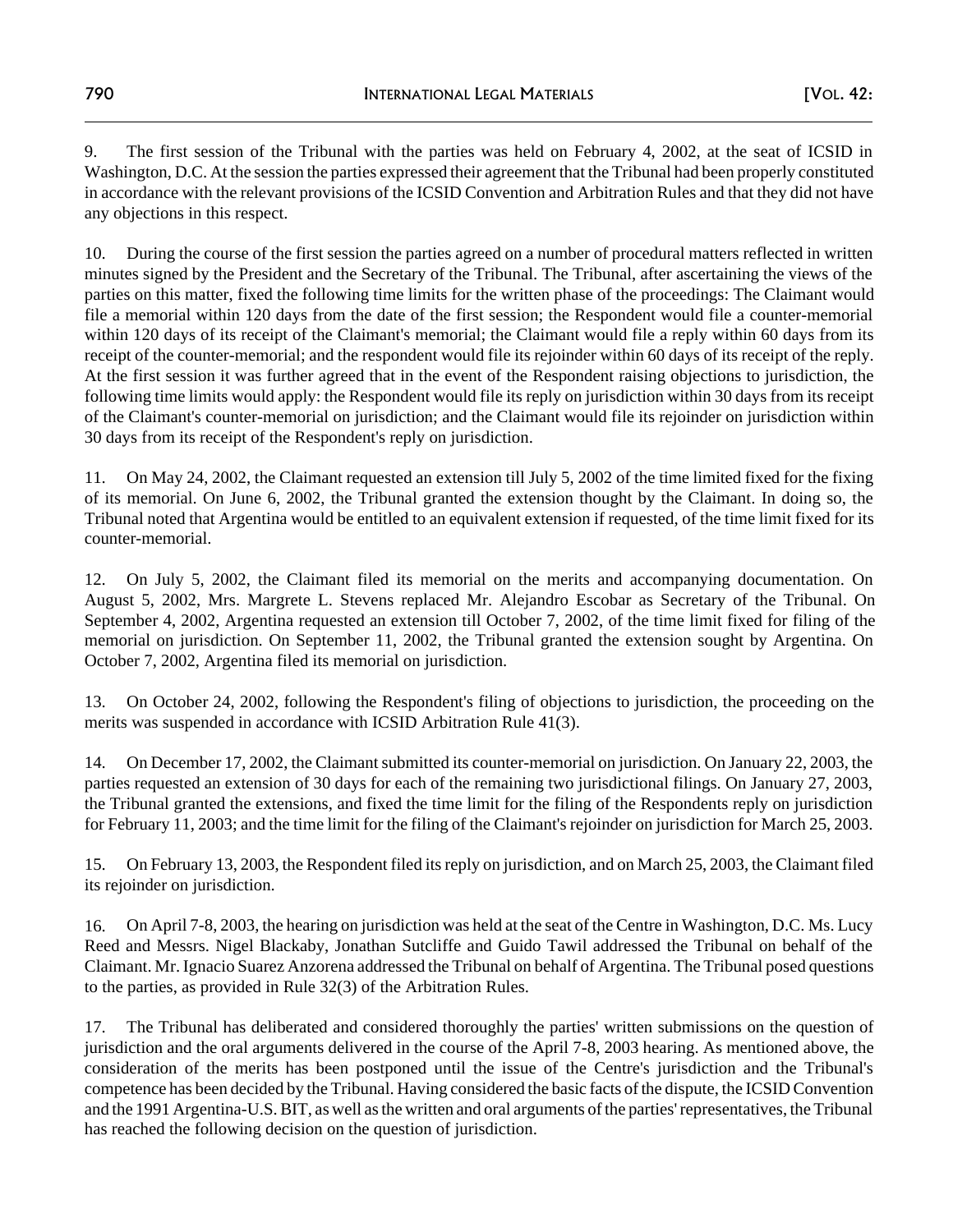## **B. Considerations**

### **Argentina's privatization program**

18. Beginning in 1989, the Republic of Argentina undertook a broad program of privatization of State-owned companies and other activities,<sup>3</sup> while at the same time it proceeded to peg the Argentine peso to the United States dollar and adopted other stabilization measures.<sup>4</sup> Important aims of this program were to achieve currency stability, eliminate inflation and attract foreign investment.

19. One major sector subject to privatization was the gas industry. The Gas Law,<sup>5</sup> the Gas Decree,<sup>6</sup> the 1992 Information Memorandum,<sup>7</sup> the Model License<sup>8</sup> and other instruments were prepared and enacted in order to undertake the reorganization of this important sector of the economy. Within this overall legal framework, Transportadora de Gas del Norte (TGN), an Argentine incorporated company, obtained in 1992 a license for the transportation of gas while blocks of State-owned shares in the company were sold to private investors. Following another Public Offering made in 1995, CMS purchased the shares still remaining in government hands that represented 25% of TGN, and later purchased an additional 4.42% that had been assigned to an employee share program, thus totaling 29.42% of TGN.

20. Under the arrangements made for the privatization of this sector, tariffs were to be calculated in U.S. dollars and expressed in pesos at the exchange rate at the time of billing, and there were also to be adjusted semi-annually in accordance with the United States Producer Price Index ("PPI"). Following a major economic and financial crisis, the Republic of Argentina enacted, starting late 1999, various measures which had, in the Claimant's view, an adverse impact on its business and breached the guarantees which protected its investment in TGN. These measures later led to the devaluation of the currency and the adoption of additional financial and administrative measures also alleged to have an adverse impact on the investor.<sup>9</sup>

21. The Republic of Argentina does not share those views and believes the measures adopted have a meaning and extent different from what CMS claims. Moreover, the Republic of Argentina explains that many of these measures are transitory in nature, are currently being subject to renegotiation with investors in the privatization program and do not entail an expropriation of the investment made. The only guarantees made to CMS by the Republic of Argentina, it is further affirmed, were those established in the Terms of the License and these have not been breached.

### **Nature and limits of the jurisdictional decision**

22. The dispute between the parties has been submitted to arbitration under the ICSID Convention pursuant to the Argentina-United States Bilateral Investment Treaty.<sup>10</sup> Although many of the views expressed by the parties concern aspects relating to the merits of the dispute, the Tribunal has at this stage to decide only on aspects of jurisdiction. The discussion which follows relates of course only to the issues and facts pertinent to this particular case.

# **Measures of public interest and industry-specific measures distinguished**

23. Both in the written pleadings and in the hearing, the Republic of Argentina raised, in connection with questions of admissibility, the concern that part of the claim by CMS is not related specifically to the gas industry but to measures of general economic policy affecting the country as a whole. The latter measures, it is further explained, are mainly those connected with the situation of economic, financial and social emergency which arose in late 2001 and early 2002 and which led to the adoption of changes in the exchange and monetary policy then in effect.

24. The Republic of Argentina specifically discusses in its presentations Decree 1570/01 dated December 1, 2001<sup>11</sup> and Law 25.561 of January 6, 2002, related to the public emergency and amendment of the exchanged system.<sup>12</sup> This legislation brought to an end the regime of convertibility and parity of the Argentine peso with the United States dollar which had been enacted by Law 23.928 in effect since 1991.<sup>13</sup> Most of the foreign and domestic investments in the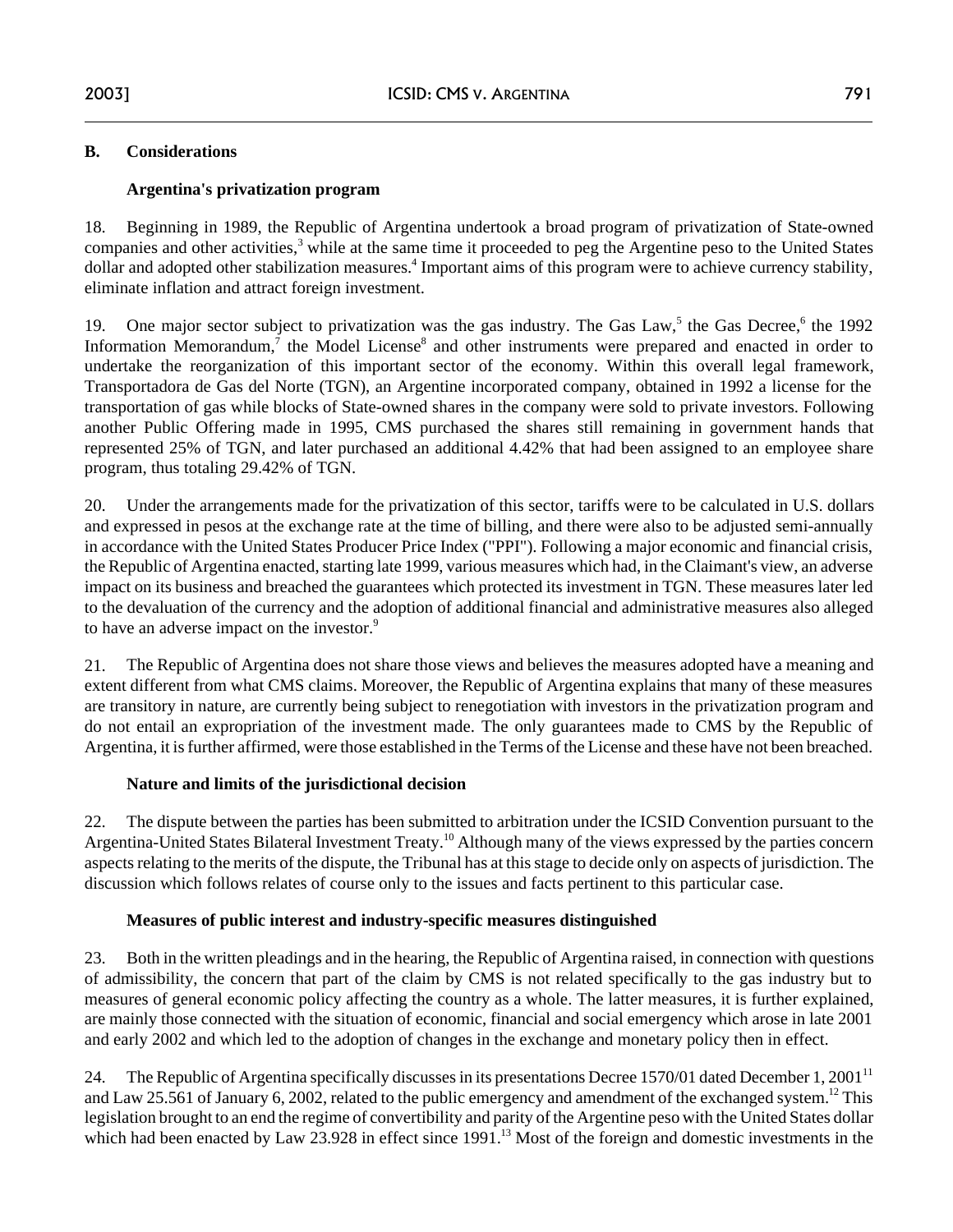public utilities sector were made under that regime in the 1990's. The new legislation also mandated the restructuring and renegotiation of public and private contracts made in foreign currency, extinguished the right of the licensees in the regulated public sector to link tariffs to U.S. price indices and redenominated rates and tariffs into pesos at the exchange rate of one peso per dollar. A process of renegotiation which is still under way followed the "pesification" and related measures. The Claimant believes that all such measures are not separate and distinct from the original dispute and form a single continuum. According to the Claimant, the aggregate of measures has significantly affected the value of its investment, a view which is disputed by the Republic of Argentina.

25. Although a good part of the views of the parties relating to those earlier measures and to others which followed has much to do with the merits of the case, the Tribunal believes that it is necessary to establish at the outset a clear distinction between measures of a general economic nature, particularly in the context of the economic and financial emergency discussed above, and measures specifically directed to the investment's operation.

26. The ICSID Convention and the jurisdiction of the tribunal established under it were conceived as a system of adjudication of legal disputes arising directly out of an investment, a premise that is specifically included in Article 25(1) of that Convention. This definition excludes quite clearly two kinds of disputes. First, it excludes nonlegal questions and, second, it excludes disputes that do not arise directly out of the investment concerned.

27. It follows that, in this context, questions of general economic policy not directly related to the investment, as opposed to measures specifically addressed to the operations of the business concerned, will normally fall outside the jurisdiction of the Centre. A direct relationship can, however, be established if those general measures are adopted in violation of specific commitments given to the investor in treaties, legislation or contracts. What is brought under the jurisdiction of the Centre is not the general measures in themselves but the extent to which they may violate those specific commitments.

28. The question is certainly not new in international law.<sup>14</sup> Gold standards or reference currencies embodied in financial transactions, stabilization clauses built into contracts and, more recently, the vast network of bilateral investment treaties are all expressions of the search for stability and legal certainty. The right of the host State to adopt its economic policies together with the rights of investors under a system of guarantees and protection are at the very heart of this difficult balance, a balance which the Convention was careful to preserve.

29. In an early case an ICSID tribunal held that "Bilateral Investment Treaties are not insurance policies against bad business judgments."15 Similarly, these treaties cannot entirely isolate foreign investments from the general economic situation of a country. They do provide for standards of fair and equitable treatment, non-discrimination, guarantees in respect of expropriation and other matters, but they cannot prevent a country from pursuing its own economic choices. These choices are not under the Centre's jurisdiction and ICSID tribunals cannot pass judgment on whether such polices are right or wrong. Judgment cannot only be made in respect of whether the rights of investors have been violated.

30. The parties in this case appear not to disagree with this reasoning. The Republic of Argentina, in arguing about the difference between what it considers to be two separate kinds of disputes, emphasizes that general measures of public economic emergency are not directed towards investors but affect the country and its population as a whole. More importantly, the Claimant in justifying its claim for compensation in connection with the "pesification" has also stated:

"It should be noted, however, that CMS's compensation is not founded on the devaluation of the peso, but rather on the loss in value of its investment due to Argentina's dismantling of the dollar-based tariff regime."16

31. At the oral hearing held in this case, Counsel for the Claimant, when referring to this distinction between general and specific measures also stated that: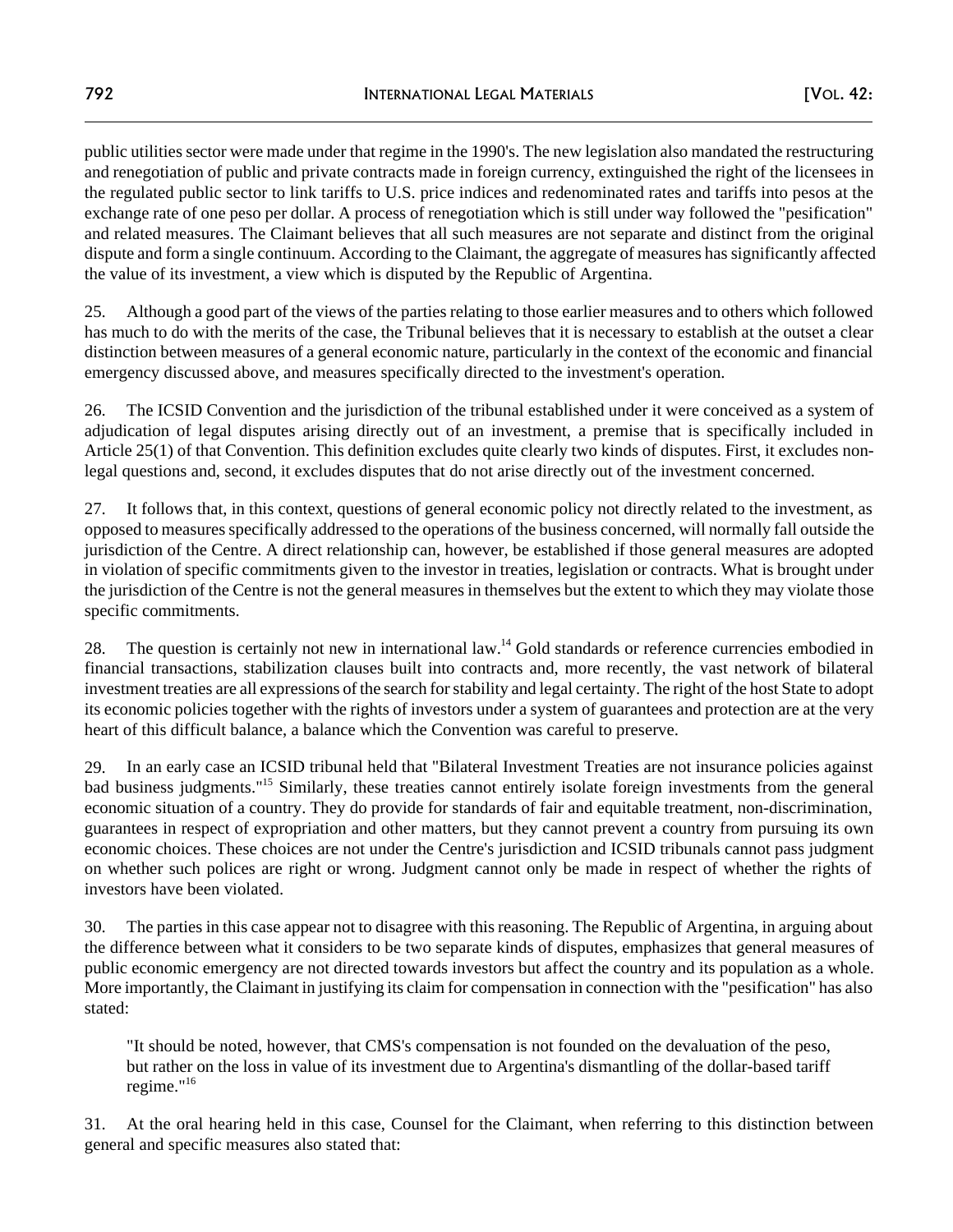"CMS assumes that such distinction could be made. (. . .) However, CMS is by no means complaining about general economic measures, but about specific measures of Argentine federal authorities that breached the commitments made towards CMS under the Treaty and international law."<sup>17</sup>

32. The Claimant has also explained that it is not currently pursuing an earlier claim against Argentina related to restrictions on the transfer of funds introduced by Decree 1570/0118 because such restrictions "have not had a material impact on CMS or its investments to date,"<sup>19</sup> and has reserved the right to pursue that claim if damages are caused in the future in violation of Article V of the BIT. In the statements and decisions noted the Claimant separates the general measures of economic policy, with specific reference to devaluation, from the material impact they might have had on its investment in light of the treaty, legislation and contracts.

33. On the basis of the above considerations the Tribunal concludes on this point that it does not have jurisdiction over measures of general economic policy adopted by the Republic of Argentina and cannot pass judgment on whether they are right or wrong. The Tribunal also concludes, however, that it has jurisdiction to examine whether specific measures affecting the Claimant's investment or measures of general economic policy having a direct bearing on such investment have been adopted in violation of legally binding commitments made to the investor in treaties, legislation or contracts.

34. While conceptually the line between one and the other matter is clear, in practice whether a given claim falls under one or the other heading can only be established in light of the evidence which the parties will produce and address in connection with the merits phase of the case. Counsel for the Republic fo Argentina has rightly explained that the distinction made "may have great relevance with regard to liability or responsibility."20 This means in fact that the issue of what falls within or outside the Tribunal's jurisdiction will be subsumed in the determination of whether a given claim is or is not directly connected with specific measures affecting the investment.

35. For the time being, the fact that the Claimant has demonstrated *prima facie* that it has been adversely affected by measures adopted by the Republic of Argentina is sufficient for the Tribunal to consider that the claim, as far as this matter is concerned, is admissible and that it has jurisdiction to examine it on the merits.

# **Objection to admissibility on the issue of the Claimant's** *jus standi*

36. The Republic of Argentina has objected to the admissibility of the claim by CMS on the ground that the Claimant does not hold the rights upon which it bases its claim  $-$  to wit, TGN being the licensee, and CMS only a minority shareholder in this company, only TGN could claim for any damage suffered. It is further argued that, since TGN is an Argentine company, it does not qualify as a foreign investor under the BIT nor is the License a foreign investment. It follows, in the Respondent's view, that CMS is claiming not for direct damages but for indirect damages which could result from its minority participation in TGN.

37. The Republic of Argentina has also advanced the view that, in addition, CMS cannot claim for its proportional share in TGN, as this would imply that the shareholders have a standing different from that of the company. If TGN arrives at an agreement with the Republic of Argentina, it is further stated, CMS could only oppose such arrangement as an intra-corporate question and not as the holder of an independent right of action.

38. The Respondent explains that the only guarantee the Republic of Argentina gave to CMS related to the legal quality of the shares which were transferred to the Claimant by the Republic of Argentina in the context of the privatization process. Should that legal quality be proven defective, CMS would have *jus standi* to claim for reparation, but this is not the case as the claim concerns the operation of the License and not the shares themselves.

39. CMS has opposed such arguments on the premise that both the BIT and the whole process of investing in TGN was related to the privatization of the gas industry in Argentina, a process which was the subject of specific guarantees and commitments by the Republic of Argentina. These guarantees included measures of legal stability and economic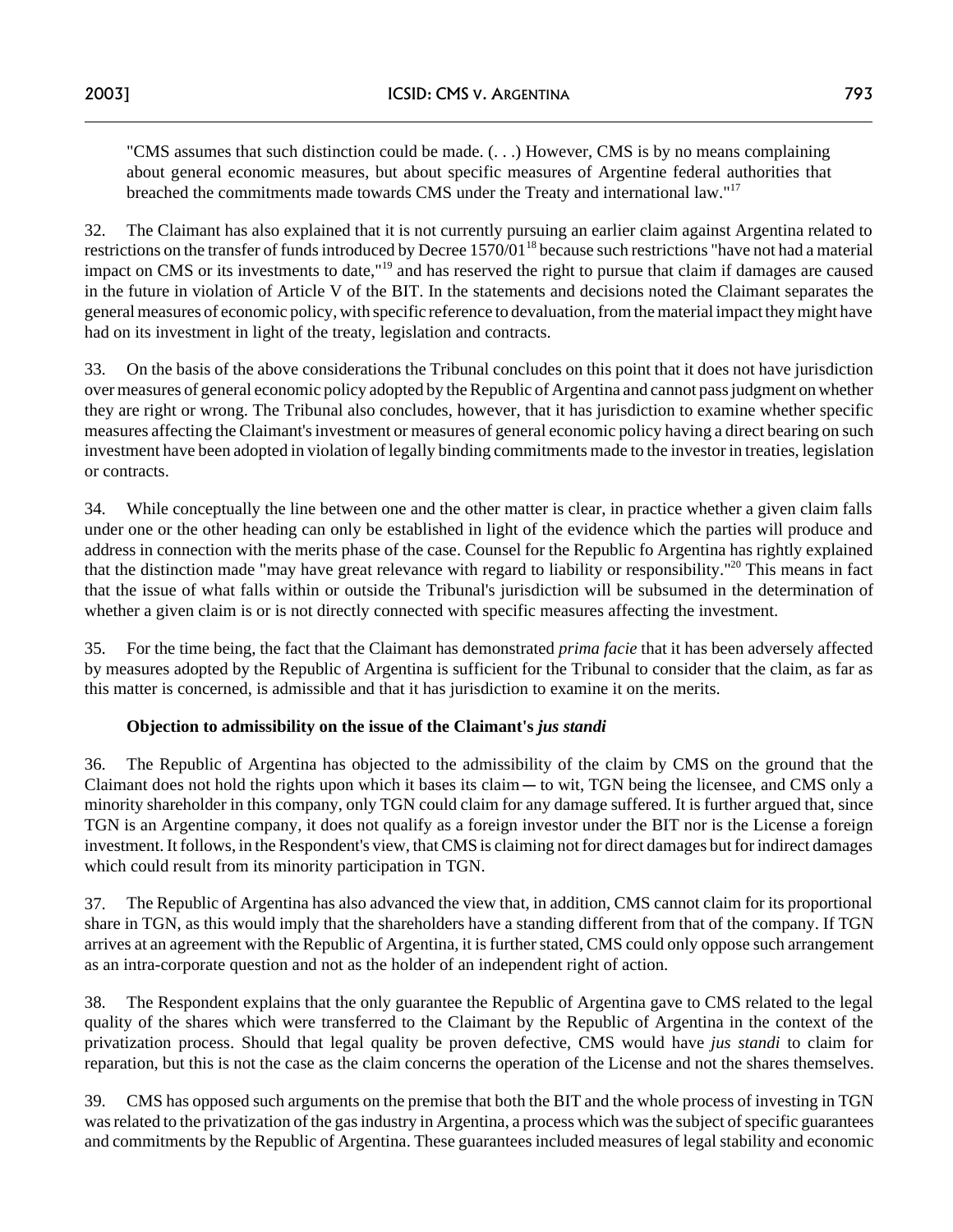mechanisms aimed at ensuring the financial feasibility and the success of the investment, not just the question of the quality of the shares.

40. In this regard, it is also explained, CMS is not claiming for rights pertaining to TGN but for the rights associated with its investment in the company. It is further stated that CMS qualifies as a foreign investor under the BIT and its participation as a shareholder is a foreign investment protected under that Treaty, thus having a right of action independently from TGN. This right of action, it is argued, arises directly from the BIT provisions and it is independent from any contractual right of action that TGN might have under the License. International law and not any domestic law which might relate to contracts or other transactions governs such rights of claim, it is further stated. The claims being asserted under the BIT, it is also explained, are direct and not indirect.

41. The arguments that the parties have put forth involve a number of questions of admissibility and jurisdiction. The distinction between admissibility and jurisdiction does not appear quite appropriate in the context of ICSID as the Convention deals only with jurisdiction and competence. In any event, the Tribunal will follow the order of the arguments introduced in respect of one and other concept so as to facilitate their discussion. First, there is the issue of whether a shareholder can claim for its rights in a foreign company independently from the latter's rights and, if so, whether these rights refer only to its status as shareholder or also to substantive rights connected with the legal and economic performance of its investment. Second, there is the question of whether the Claimant satisfies the jurisdictional requirements of the Convention and the BIT, particularly those concerning the existence of a legal dispute, whether this dispute arises directly from the investment, and the nationality of the investor. The Tribunal will address these questions next.

### **Corporate personality in Argentine legislation**

42. The Republic of Argentina has raised as a first bar to the claim by minority shareholders the legal provision in effect in that country, as in most civil and common law countries, to the effect that the corporate legal personality is distinct and separate from that of the shareholders. Distinguished Argentine jurists have been invoked to this effect.<sup>21</sup> However true this legal distinction is, the fact is that it is not determinant in this case. First, as will be discussed further below, the applicable jurisdictional provisions are only those of the Convention and the BIT, not those which might arise from national legislation. But even if the Argentine legislation were relevant, it is also worth noting that that legislation has contributed significantly to the piercing of the corporate veil when the real interests behind the corporate personality need to be identified as evidenced for example by Article 54, par. 3, of Law 19.550, as amended by Law 22.903.<sup>22</sup>

#### **Shareholder rights under general international law**

43. The parties have turned next to the discussion of the situation under international law, with particular reference to the meaning and extent of the *Barcelona Traction* decision.<sup>23</sup> Counsel for the Republic of Argentina are right when arguing that that decision ruled out the protection of investors by the State of their nationality when that State is different from the State of incorporation of the corporate entity concerned, all of it in respect of damage suffered in a third State. However, Counsel for the Claimant are also right when affirming that this case was concerned only with the exercise of diplomatic protection in that particular triangular setting, and involved what the Court considered to be a relationship attached to municipal law, but it did not rule out the possibility of extending protection to shareholders in a corporation in different contexts. Specifically, the International Court of Justice was well aware of the new trends in respect of the protection of foreign investors under the 1965 Convention and the bilateral investment treaties related thereto.

44. *Barcelona Traction* is therefore not directly relevant to the present dispute, although it marks the beginning of a fundamental change of the applicable concepts under international law and State practice. In point of fact, the *Elettronica Sicula* decision evidences that the International Court of Justice itself accepted, some years later, the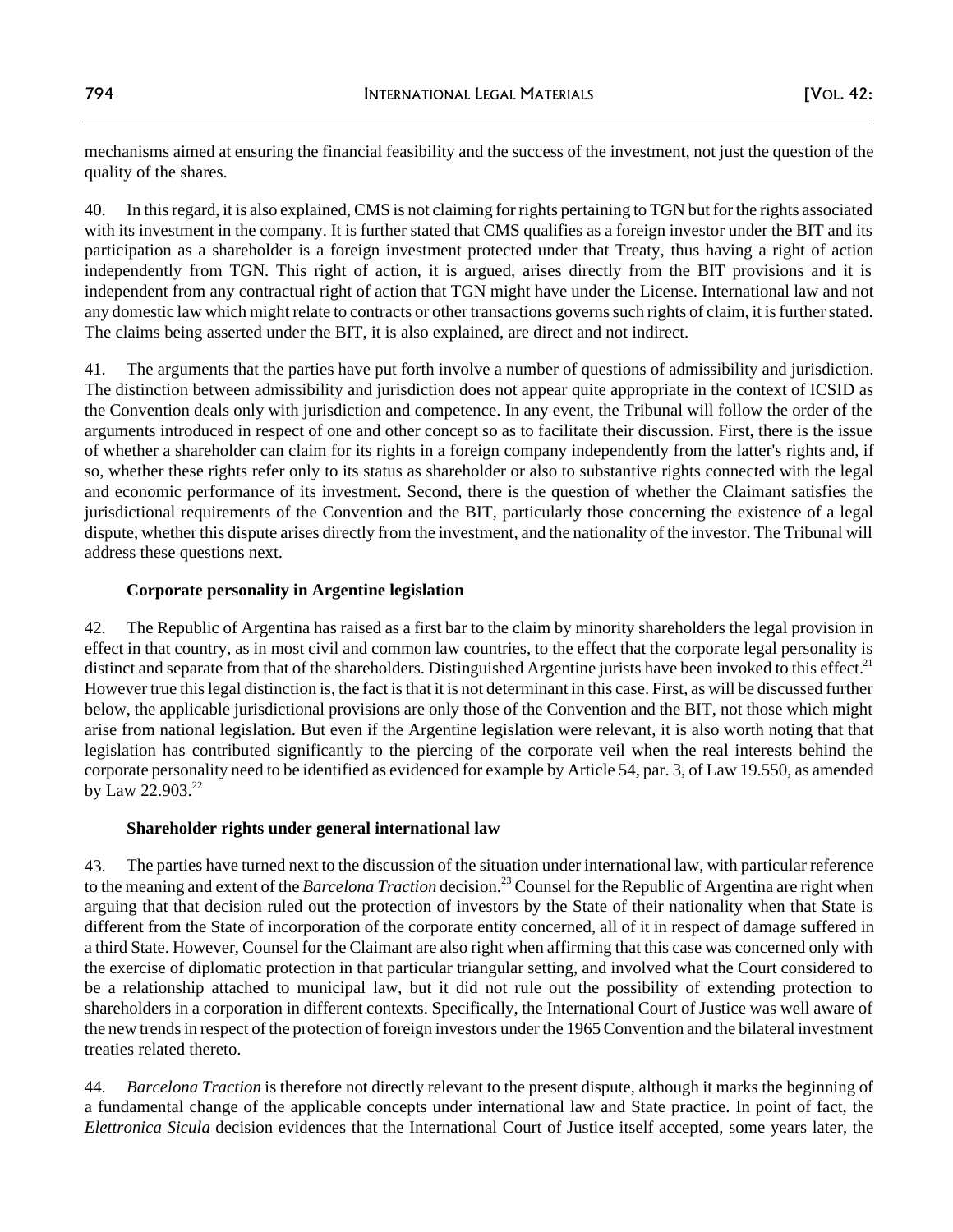protection of shareholders of a corporation by the State of their nationality in spite of the fact that the affected corporation had a corporate personality under the defendant State's legislation.<sup>24</sup>

45. Diplomatic protection itself has been dwindling in current international law, as the State of nationality is no longer considered to be protecting its own interest in the claim but that of the individual affected.<sup>25</sup> To some extent, diplomatic protection is intervening as a residual mechanism to be resorted to in the absence of other arrangements recognizing the direct right of action by individuals. It is precisely this kind of arrangement that has come to prevail under international law, particularly in respect of foreign investments, the paramount example being that of the 1965 Convention.

46. The Republic of Argentina has advanced the argument that, when shareholders have been protected separately from the affected corporation, this occurred in cases where the shareholders were majority or controlling, not minority shareholders as in the instant case. This fact may be true, but it is equally true, as argued by the Claimant, question of controlling majorities; rather they were concerned with the possibility of protecting shareholders independently from the affected corporation, that is, solely with the issue of the corporate legal personality and its limits.

47. State practice further supports the meaning of this changing scenario. Besides accepting the protection of shareholders and other forms of participation in corporations and partnerships, the concept of limiting it to majority or controlling participations has given way to a lower threshold in this respect. Minority and non-controlling participations have thus been included in the protection granted or have been admitted to claim in their own right. Contemporary practice relating to lump-sum agreements, $26$  the decisions of the Iran-United States Tribunal<sup>27</sup> and the rules and decisions of the United Nations Compensation Commission,28 among other examples, evidence increasing flexibility in the handling of international claims.

48. The Tribunal therefore finds no bar in current international law to the concept of allowing claims by shareholders independently from those of the corporation concerned, not even if those shareholders are minority or non-controlling shareholders. Although it is true, as argued by the Republic of Argentina, that this is mostly the result of *lex specialis* and specific treaty arrangements that have so allowed, the fact is that *lex specialis* in this respect is so prevalent that it can now be considered the general rule, certainly in respect of foreign investments and increasingly in respect of other matters.<sup>29</sup> To the extent that customary international law or generally the traditional law of international claims might have followed a different approach  $-$  a proposition that is open to debate  $-$  then that approach can be considered the exception.

# **Shareholder rights under the ICSID Convention**

49. As mentioned above, the 1965 Convention is the paramount example of the approach now prevailing in international law in respect of claims arising from foreign investments. It is a well-known fact that Article 25(1) of that Convention did not attempt to define the term "investment", as no definition was generally acceptable. Against this background, all relevant bilateral investment treaties and other instruments embodying the consent of the parties to ICSID's jurisdiction have usually contained definition in this respect.<sup>30</sup>

50. A rather broad interpretation of "investment" has ensued from these expressions of consent. It should be recalled that the ownership of shares was one of the specific examples of investment given during the negotiations of the Convention as pertinent for parties to agree in the context of their expressions of consent to jurisdiction.<sup>31</sup> The definition of investment in the Argentina-United States BIT will be considered further below.

51. Precisely because the Convention does not define "investment", it does not purport to define the requirements that an investment should meet to qualify for ICSID jurisdiction. There is indeed no requirement that an investment, in order to qualify, must necessarily be made by shareholders controlling a company or owning the majority of its shares. It is well known incidentally that, depending on how shares are distributed, controlling shareholders can in fact own less than the majority of shares. The reference that Article 25(2)(b) makes to foreign control in terms of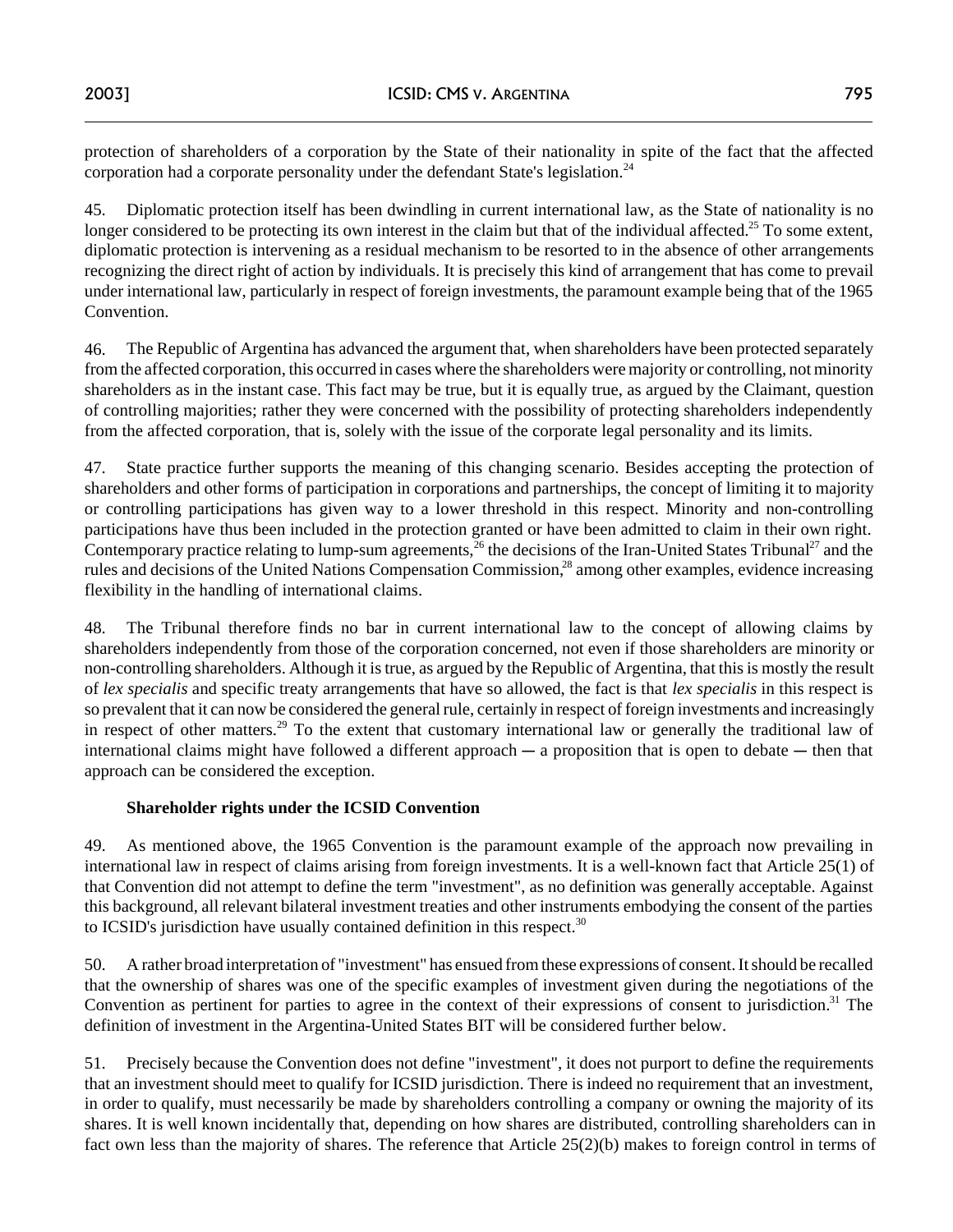treating a company of the nationality of the Contracting State party as a national of another Contracting State is precisely meant to facilitate agreement between the parties, so as not to have the corporate personality interfering with the protection of the real interests associated with the investment. The same result can be achieved by means of the provisions of the BIT, where the consent may include non-controlling or minority shareholders.

52. Article 25(1) of the Convention is also relevant in another respect. In the *Fedax* case, Venezuela had objected to ICSID's jurisdiction on the ground that the dispute transaction was not a "direct foreign investment." Although the transaction considered in that case was different from the one in the present case, the tribunal's holding is useful in the interpretation of the scope of that Article:

"However, the text of Article 25(1) establishes that the 'jurisdiction of the Centre shall extend to any legal dispute arising directly out of an investment.' It is apparent that the term 'directly' relates in this Article to the 'dispute' and not the 'investment'. It follows that jurisdiction can exist even in respect of investments that are not direct, so long as the dsipute arises directly from such transaction. This interpretation is also consistent with the broad reach that the term 'investment' must be given in light of the negotiating history of the Convention." $^{32}$ 

53. With this background in mind, it is then possible for this Tribunal to examine the meaning of a number of decisions of ICSID tribunals that have dealt with the protection of shareholders. The parties have a different reading of these ICSID cases, with particular reference to *AAPL v. Sri Lanka*, <sup>33</sup> *AMT v. Zaire*, <sup>34</sup> *Antoine Goetz et consorts v. Republique du Burundi*, <sup>35</sup> *Maffezini v. Spain*, <sup>36</sup> *Lanco v. Argentina*, <sup>37</sup> *Genin v. Estonia*, 38 the *Aguas* or *Vivendi* Award<sup>39</sup> and Annulment<sup>40</sup> and *CME v. Czech Republic*.<sup>41</sup> For the Republic of Argentina, all these cases deal with shareholder rights, underlying arrangements and factual situations different from those given in the instant case, and hence do not support jurisdiction in this case. CMS, for its part, believes that, to the contrary, in all those cases the right of shareholders, including minority shareholders, to claim independently from the corporate entity affect has been upheld.

54. There can be no doubt that the factual setting of each case is different and that some may lend themselves more than others to illustrate points of relevance. In some cases, there has been majority shareholding or control by the investor, in others not; in some cases there has been expropriation affecting specifically the shares, in others not; in some cases, there has been no objection to jurisdiction, in others there has been.

55. However, there can be no doubt that most, if not all, such cases are immersed in the same trend discussed above in the context of international law and the meaning of the 1965 Convention. In the present case, the Claimant has convincingly explained that notwithstanding the variety of situations in ICSID's jurisprudence noted by the Republic of Argentina, the tribunals have in all such cases been concerned not with the question of majority or control but rather whether shareholders can claim independently from the corporate entity. In *Goetz* the tribunal reflected this prevailing trend in the following terms:

«. . . le Tribunal observe que la jurisprudence antérieure du CIRDI ne limte pas la qualité pour agir aux seules personnes morales directement visées par les mesures litigieuses mais l'étend aux actionnaires de ces personnes, qui sont les véritables investisseurs.»42

56. The Tribunal can therefore conclude that there is no bar to the exercise of jurisdiction in light of the 1965 Convention and its interpretation as reflected in its drafting history, the opinion of distinguished legal writers and the jurisprudence of ICSID tribunals.

# **Shareholder rights under the Argentina-United States Bilateral Investment Treaty**

57. The Tribunal turns next to the examination of the definition of "investment" in the Argentina-United States BIT. Article I(1) of this Treaty provides as pertinent: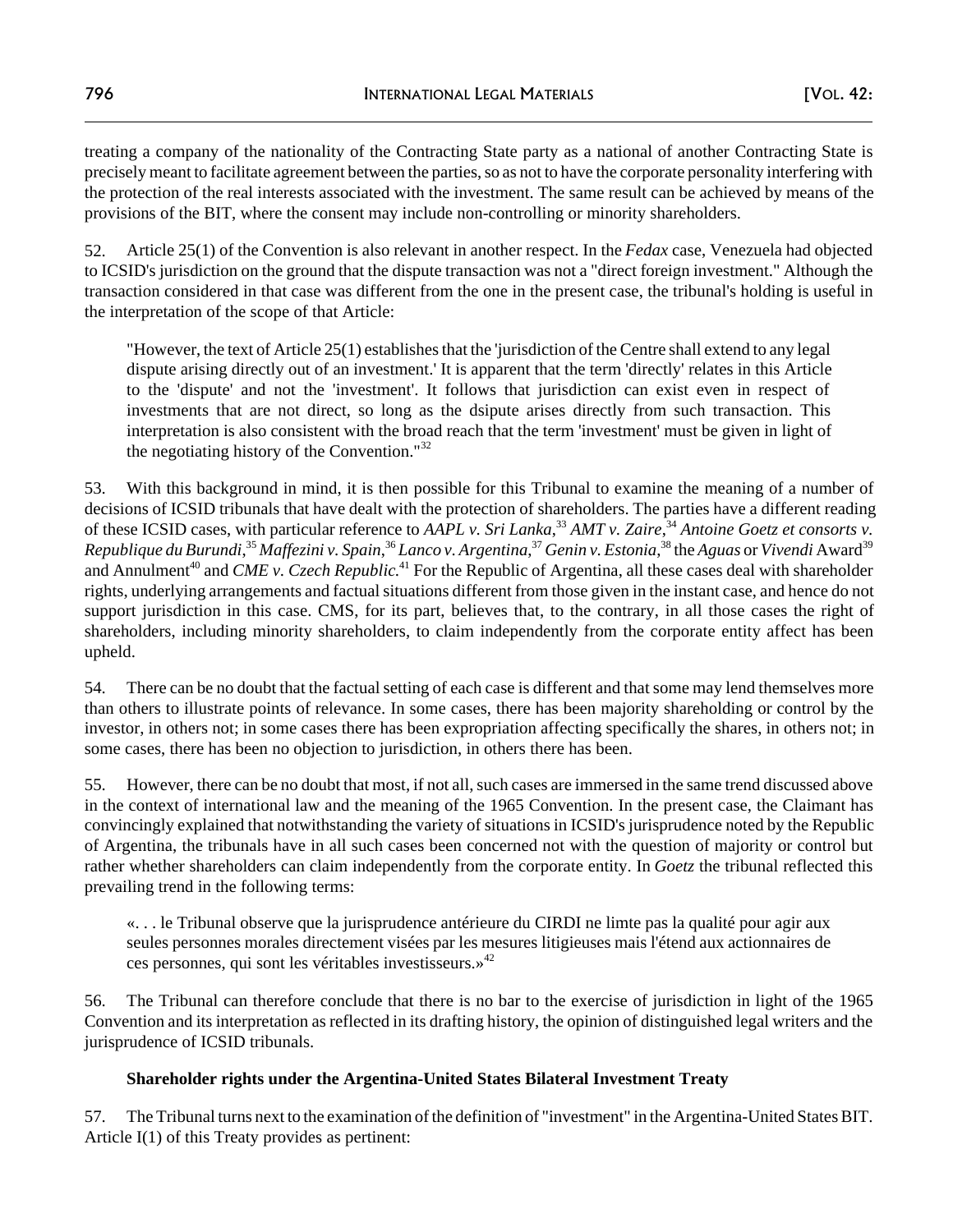"(a) 'investment' means every kind of investment in the territory of one Party owned or controlled directly or indirectly by nationals or companies of the other Party, such as equity, debt, and service and investment contracts; and includes without limitation:

 $\left( \ldots \right)$ 

(ii) a company or shares of stock or other interests in a company or interests in the assets thereof. . ."

58. Here again the parties have a different reading of that Article. The Republic of Argentina is of the view that, since Article 25 of the Convention requires the control of a local subsidiary in order to qualify as a claimant, the fact that the BIT does not make such a requirement is immaterial since the Convention has to prevail. The Tribunal concluded above that the Convention does not really make such a requirement a central tenet of jurisdiction but only an alternative for very specific purposes. In any event, the provision of the Treaty is not in any way incompatible with Article 25 of the Convention.

59. The Republic of Argentina has also asserted that an investment in shares is indeed a protected investment under the Treaty, but this would only allow claims for measures affecting the shares as such, for example, expropriation of the shares or interference with the political and economic rights tied to those shares. Such interpretation would not allow, however, for claims connected to damage suffered by the corporate entity. If a claim for indirect damage has been allowed, it is further argued, this would have been stated expressly in the Treaty, as has been in other bilateral investment treaties, including some signed by Argentina, or in the context of trade arrangements such as the North American Free Trade Agreement or other instruments. Silence on this point the Respondent argues, cannot be construed as an expression of consent to such type of claims.

60. CMS's understanding is different. In its view, the plain language of the provisions and their legal context can only mean that investment in shares is a protected investment and that the investor has, under the Treaty, the right for its investment independently from any claims that the company in which it has invested might have. Again here, it is a question of seeking to identify the real economic interests between such transactions. It is argued, in addition, that it was Argentina that required the licensees of the privatization of the gas industry to be local companies. The protection granted by investment treaties was expressly mentioned in these invitations. If shareholders were not left out of such substantive protection, it is further explained, this would render the treaties meaningless.

61. The parties have debated the meaning of the decisions of other ICSID tribunals on this question. Again, it is evident that the factual and legal background of each such decision is different. Counsel for the Republic of Argentina have rightly explained that, in some cases, there has been a treaty authorizing indirect claims by the investor, in others there has been an expropriation of a license of the claimant or of the shares held by it, while in yet other cases claimants have been controlling or majority shareholders and thus their claim becomes a direct one.

62. Counsel for CMS have also explained that while in some cases there have been controlling shareholders and in others not, the relevant fact is that, in all cases, jurisdiction has been accepted on the basis that shareholders have a protected right of their own arising from their investment. None of these cases, it is further stated, has ever reasoned in terms of requiring control of the corporate entity for the protection of such rights.

63. The task of this Tribunal is rendered easier in light of the *Lanco* case, where the same Argentina-United States BIT and the same definition of investment were interpreted. That tribunal examined jurisdiction under two separate headings, one under the Treaty and the other under the concession agreement, concluding that, while jurisdiction could be founded on either heading, the fact that the investor also had specific rights and obligations under the concession agreement, held to be equivalent to an investment agreement, made the conclusion still more evident. The tribunal held in this respect: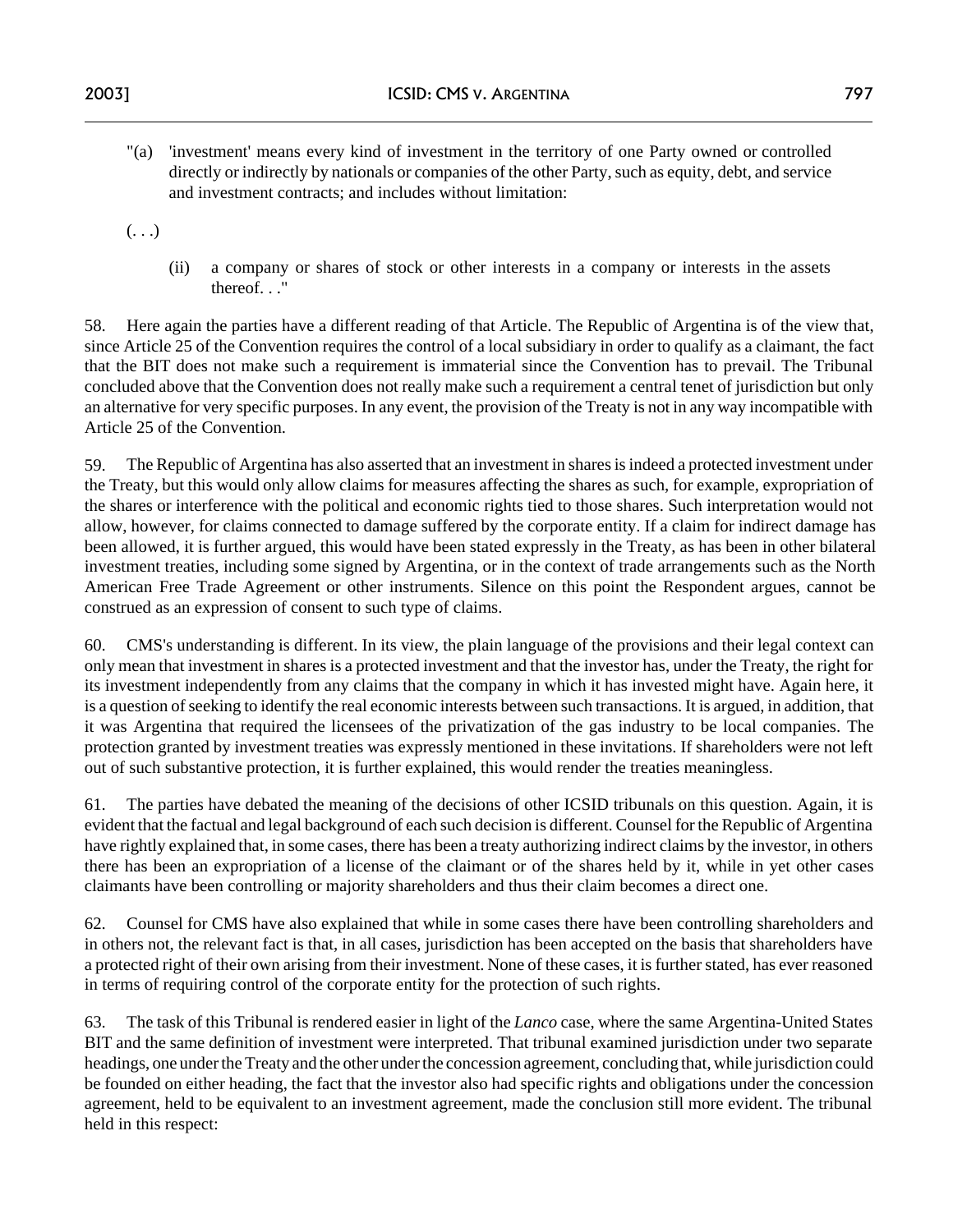"The Tribunal finds that the definition of this term in the ARGENTINA-U.S. Treaty is very broad and allows for many meanings. For example, as regards shareholder equity, the ARGENTINA-U.S. Treaty says nothing indicating that the investor in the capital stock has to have control over the administration of the company, or a majority share; thus the fact that LANCO holds an equity share of 18.3% in the capital stock of the Grantee allows one to conclude that it is an investor in the meaning of Article 1 of the ARGENTINA-U.S. Treaty."

Nonetheless, the question is more complex considering that LANCO is not only the owner of an equity share in the capital stock of the grantee company, but also that the definition of 'investment' set forth in the ARGENTINA-U.S. Treaty allows one to conclude that LANCO has certain rights and obligations as a foreign investor under the Concession Agreement with the Government of the Argentine Republic."<sup>43</sup>

64. A similar approach was taken by the Committee on Annulment in the *Compañía de Aguas del Aconquija* or *Vivendi* case, when holding under a different but comparable bilateral investment treaty:

"Moreover it cannot be argued that CGE did not have an 'investment' in CAA from the date of the conclusion of the Concession Contract, or that it was not an 'investor' in respect of its own shareholding, whether or not it had overall control of CAA. Whatever the extent of its investment may have been, it was entitled to invoke the BIT in respect of conduct alleged to constitute a breach fo Articles 3 or 5."<sup>44</sup>

65. In light of the above considerations, the Tribunal concludes that jurisdiction can be established under the terms of the specific provisions of the BIT. Whether the protected investor is in addition a party to a concession agreement or a license agreement with the host State is immaterial for the purpose of finding jurisdiction under those treaty provisions, since there is a direct right of action of shareholders. It follows that the Claimant has *jus standi* before this Tribunal under international law, the 1965 Convention and the Argentina-United States Bilateral Investment Treaty.

#### **Jurisdictional objection on the dispute not arising directly from investment**

66. In close connection with the issues discussed above, the Republic of Argentina has raised a jurisdictional objection on the ground that the dispute does not arise directly from an investment as required by the 1965 Convention. In its view, while the acquisition of shares qualifies as an investment under the Treaty, neither TGN, as an Argentine corporation, nor the License qualify as an investment under the BIT. TGN, the argument follows, has its own assets, including the License; because these assets do not constitute an investment under the Treaty, CMS's claims, based on the alleged breach of TGN's rights under the License, cannot be considered to arise directly from an investment.

67. CMS shares the view that TGN is not an investor under the Treaty, and that it has not been agreed to treat this company as a non-Argentine national because of foreign control. Neither is the License an investment under the Treaty. However, CMS adds, its 29.42% share in TGN qualifies as an investment covered under the Treaty and no majority or controlling ownership is required and hence CMS has the right to claim for compensation in the case of a dispute that arises directly out of its investment in those shares. The dispute, it is further explained, does not relate to TGN's rights but to those arising from the Treaty.

68. Because, as noted above, the rights of the Claimant can be asserted independently from the rights of TGN and those relating to the License, and because the Claimant has a separate cause of action under the Treaty in connection with the protected investment, the Tribunal concludes that the present dispute arises directly from the investment made and that therefore there is no bar to the exercise of jurisdiction on this count.

69. There is still another point of contention between the parties. The Republic of Argentina believes that, in any event, CMS could only claim for the 25% share of ownership of TGN it purchased from the Argentine government, but not for the full 29.42% it actually owns, as the additional shares were bought from the employee share program.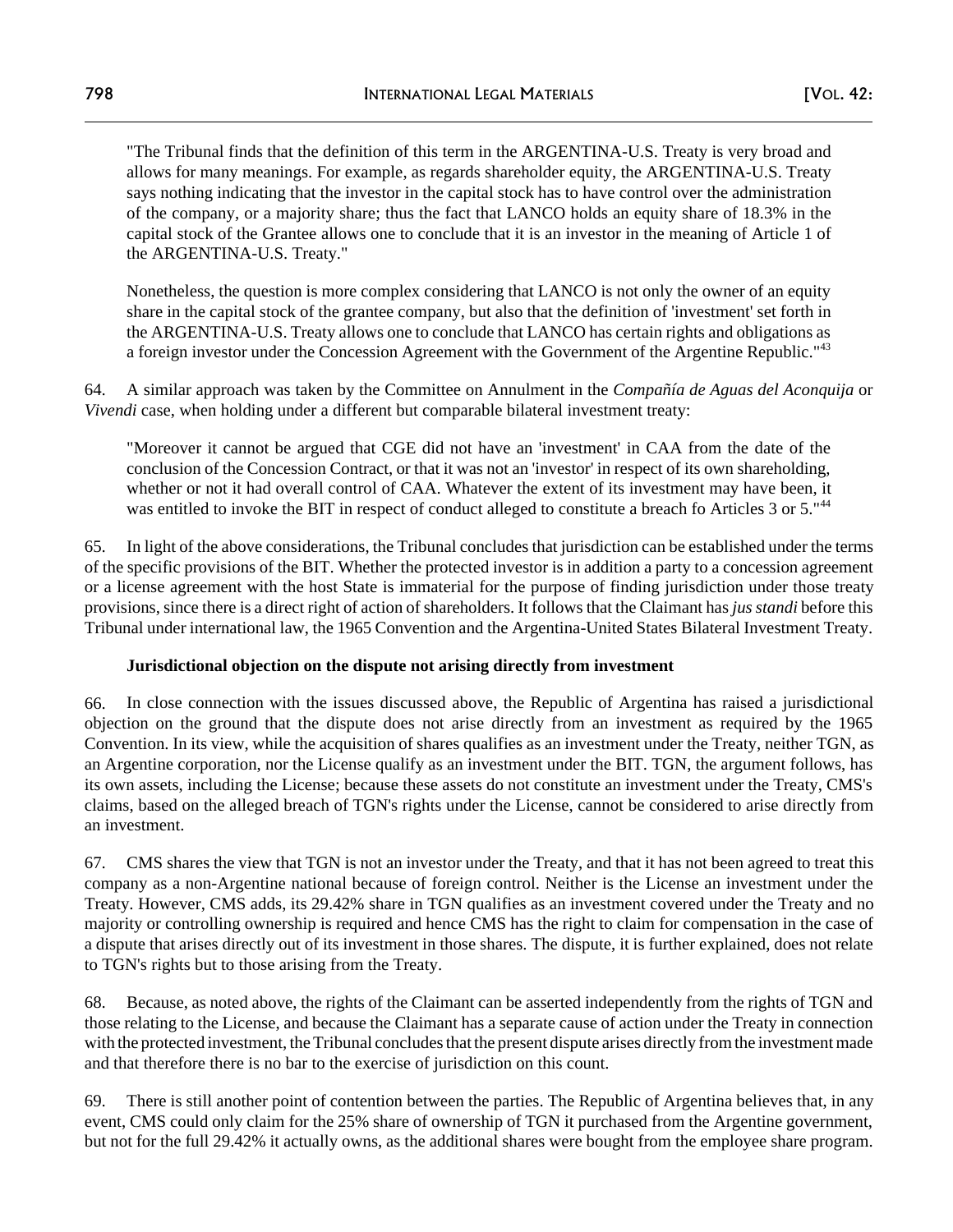CMS is of the view that its full participation in TGN is the covered investment. Without prejudice that the extent of eventual damages will be an aspect to be discussed at the merits phase of this case, the Tribunal believes that the BIT does not make any differentiation as to the origin of the shares constituting the investment. It is only concerned with the question of State measures that can eventually affect the rights of the investor. It is therefore held that, again *prima facie*, the investor can make its claim for the full share of its participation in TGN.

## **Jurisdictional objection on not following contractual dispute settlement**

70. A separate jurisdictional objection raised by the Republic of Argentina is based on the argument that TGN's License has a separate dispute settlement mechanism before the Federal Courts of Buenos Aires on Contentious Administrative Matters. Similarly, it is argued, the Terms of the License provide for the submission of disputes to the Federal Courts of Buenos Aires on Civil and Commercial matters, entailing an express renunciation to any other forum or jurisdiction. All of this, in the Respondent's view, precludes submission to the instant dispute to an ICSID tribunal.

71. CMS objects to that reasoning on the basis that it is not a party to the License and that the dispute does not arise from the Terms of the License. The dispute, it is argued, relates to the breach of the BIT and its cause of action is founded exclusively on the dispute settlement mechanism of that Treaty, independently from whether there is in addition a dispute concerning the contract. The Claimant notes moreover that the disputes envisaged in the Terms of the License refer only to questions connected with sale of the shares.<sup>45</sup>

72. The task of the Tribunal is again rendered easier by the fact that a number of recent ICSID cases have had to discuss and decide on similar or comparable provisions concerning contracts and the scope of the Treaty. First, it is well established that consent to ICSID jurisdiction is to the exclusion of any other remedy pursuant to Article 26 of the Convention. The tribunal in *Lanco*, for example, held in this respect:

". . . when the parties give their consent to ICSID arbitration, they lose their right to seek to settle the dispute in any other forum, domestic or international, and it therefore presupposes the non-interference of any other forum with the ICSID arbitration proceeding once such proceeding has been instituted."<sup>46</sup>

73. Neither in the *Lanco* case nor in the instant case is there a requirement of the exhaustion of local remedies as a pre-condition to ICSID jurisdiction that could bring into play other jurisdictions. The Tribunal also concluded in *Lanco* that:

"In effect, the offer made by the Argentine Republic to covered investors under the ARGENTINA-U.S. Treaty cannot be diminished by the submission to Argentina's domestic courts, to which the Concession Agreement remits."<sup>47</sup>

# 74. Following in part the *Lanco* precedent, another ICSID tribunal held in the *Compañía de Aguas del Aconquija*:

"Article 16.4 of the Concession Contract does not divest this Tribunal of jurisdiction to hear this case because that provision did not and could not constitute a waiver by CGE of its rights under Article 8 of the BIT to file the pending claims against the Argentine Republic. (. . .) [T]hose claims are not based on the Concession Contract but allege a cause of action under the BIT. (. . .) Thus, Article 16.4 of the Concession Contract cannot be deemed to prevent the investor from proceeding under the ICSID Convention against the Argentine Republic on a claim charging the Argentine Republic with a violation of the Argentine-French BIT."48

75. The Annulment Committee held in *Wena*:

"The Committee cannot ignore of course that there is a connection between the leases and the IPPA since the former were designed to operate under the protection of the IPPA as the materialization of the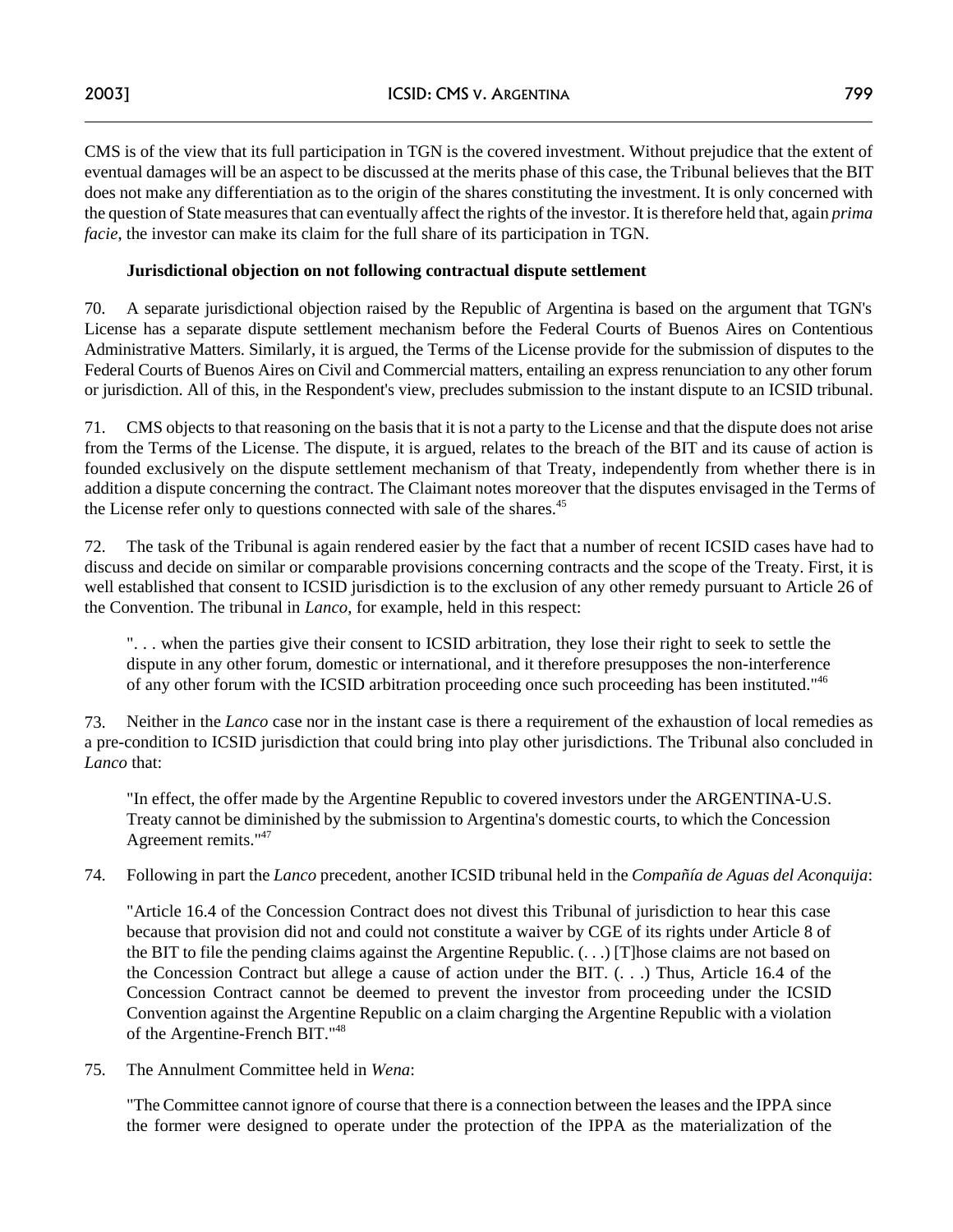investment. But this is simply a condition precedent to the operation of the IPPA. It does not involve an amalgamation of different legal instruments and dispute settlement arrangements. (. . .) [T]he acts or failures to act of the State cannot be considered as a question connected to the performance of the parties under the leases. The private and public functions of these various instruments are thus kept separate and distinct."<sup>49</sup>

76. This Tribunal shares the views expressed in those precedents. It therefore holds that the clauses in the License or its Terms referring certain kinds of disputes to the local courts of the Republic of Argentina are not a bar to the assertion of jurisdiction by an ICSID tribunal under the Treaty, as the functions of these various instruments are different.

#### **Jurisdictional objection on the "fork in the road" triggering**

77. The considerations made above also help the Tribunal on another jurisdictional objection raised by the Republic of Argentina, namely that the investor triggered the "fork in the road" provision of Article VII(3)(a) of the Treaty. The Republic of Argentina argues that because TGN appealed a judicial decision to the Federal Supreme Court and other administrative remedies were sought, CMS cannot now submit the same dispute to arbitration under the Treaty.

78. The Claimant's view is different. First, there is no triggering of the "fork in the road" provision because TGN is a separate legal entity and is not the investor; only the investor can make the choice of taking a claim to the local courts or to arbitration, and CMS chose the ICSID arbitration option. Second, the court's decision appealed by TGN related to judicial proceedings initiated by the Argentine Ombudsman and in which TGN only intervened as a third party; moreover, both the Argentine Government and  $ENARGS -$  the regulatory agency of the gas industry  $-$  also appealed that particular decision. It follows, the argument further elaborates, that the Licensee was only undertaking defensive and reactive actions in those proceedings. And third, CMS argues, not only are the parties to those proceedings and to the arbitration different but also the subject-matter of the dispute is not the same; TGN's claim concerns the contractual arrangements under the License while those of CMS concern the affected treaty rights.

79. The Claimant has also explained that TGN has been prevented from making a claim before the courts or through arbitration because of the provisions of Decree 1090/02 of June 26, 2002, and the Ministry of Economy Resolution 308/02 of August 20, 2002. These provisions direct the licensee to make its claims for breach of contract only in the context of the renegotiation process under way and not before the court; if the latter action is followed, the licensee will be excluded from such renegotiation. This situation, it is further explained, evidences again that TGN could not bring a claim before the Argentine courts and has not done so. In any event, as mentioned above, such a claim would be entirely separate from that of CMS under the Treaty.

80. Decisions of several ICSID tribunals have held that as contractual claims are different from treaty claims even if there had been or there currently was a recourse to the local courts for breach of contract, this would not have prevented submission of the treaty claims to arbitration.<sup>50</sup> This Tribunal is persuaded that with even more reason this view applies to the instant dispute, since no submission has been made by CMS to local courts and since, even if TGN had done so  $-$  which is not the case  $-$ , this would not result in triggering the "fork in the road" provision against CMS. Both the parties and the causes of action under separate instruments are different.

81. Had the Claimant renounced recourse to arbitration, for example by resorting to the courts of Argentina, this would have been a binding selection under the BIT. In that case, the Tribunal would agree with Counsel for the Republic of Argentina that although Carlos Calvo, a distinguished Argentine international jurist who fathered the Calvo Doctrine and Clause, will not become an honorary citizen of countries having entered into bilateral investment treaties, this would still be a binding decision.<sup>51</sup> However, as no such renunciation took place, the Calvo Clause will not resuscitate in this context.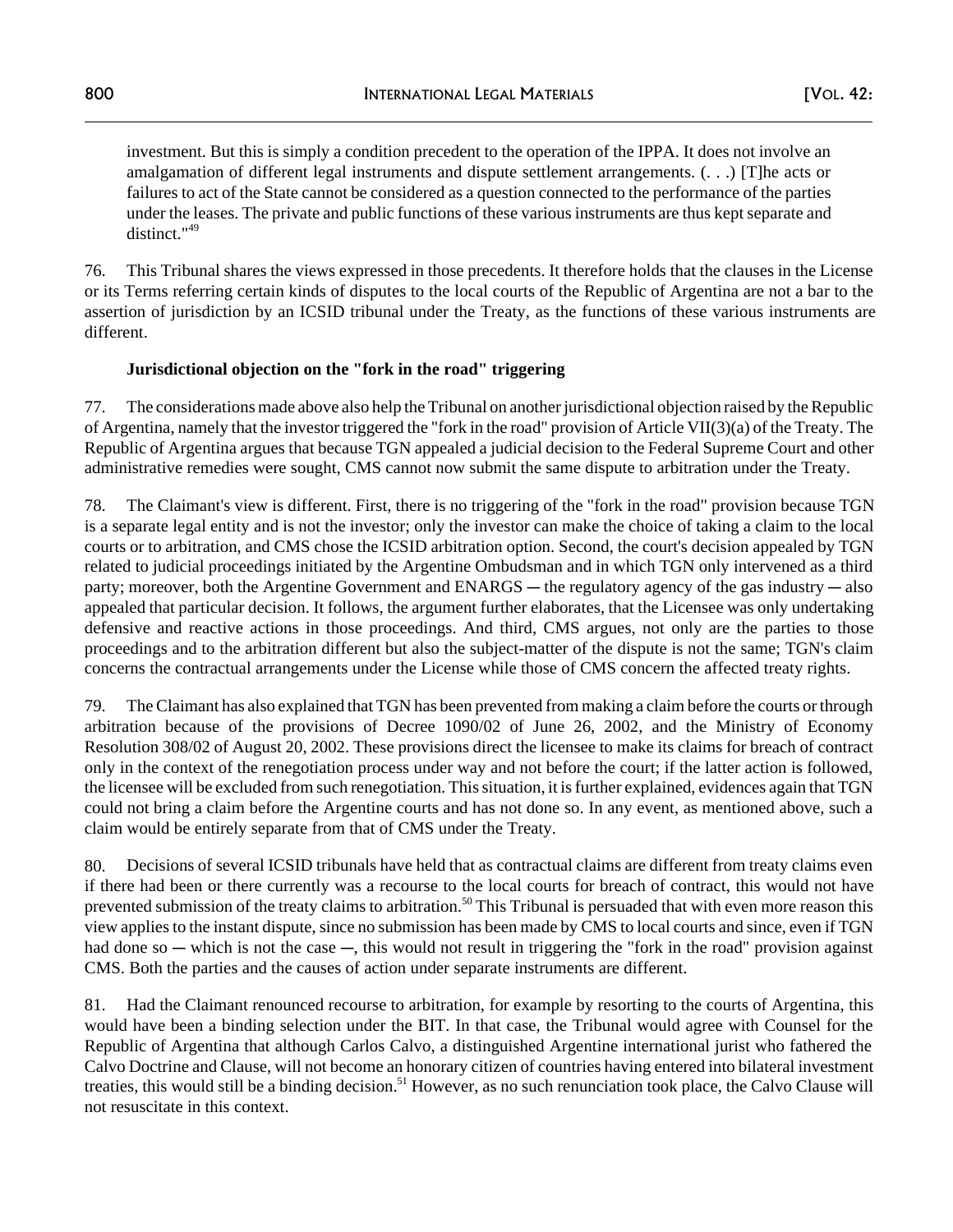82. The issue did not pass unnoticed during the approval and ratification of the BIT. In the letter of submittal of the BIT to the United States Congress, the U.S. President explained:

"The bilateral investment treaty (BIT) with Argentina represents an important milestone in the BIT program. (. . .) Argentina, like many other Latin American countries, has long subscribed to the Calvo Doctrine, which requires that aliens submit disputes arising in a country to that country's local courts. The conclusion of this treaty, which contains an absolute right to international arbitration of investment disputes, removes U.S. investors from the restrictions of the Calvo Doctrine and should help pave the way for similar agreements with other Latin American states."<sup>52</sup>

#### **Objections on assumed consequences**

83. The Republic of Argentina has also expressed concern about some consequences which could arise from the finding of jurisdiction by this Tribunal. In particular, the following possible situations were mentioned: (i) TGN could come to a successful finalization of the negotiation process under way and, separately, an ICSID tribunal could reach a different conclusion; (ii) the eventual discrimination which could take place between domestic and foreign investors in TGN as only the latter have access to arbitration; and (iii) the eventual multiplication of international claims by investors of different nationalities and under separate treaties.

84. The Respondent also argues that it cannot be assumed that CMS is entitled to claim compensation in proportion to its 29.42% share in TGN because, if TGN were to be compensated for measures adopted by Argentina, there is no guarantee that such benefit would flow through to TGN's shareholders.

85. In the Claimant's views those considerations are not relevant to jurisdiction as it is quite inevitable that different treaty arrangements will assign rights to different investors and these rights most probably will be different from those of domestic investors. Moreover, CMS believes that the negotiation process is not likely to lead to a successful outcome. But, even it were, CMS affirms that it is not claims for TGN's losses but for its own loss in the investment venture.

86. The Tribunal notes in respect that the Centre has made every effort possible to avoid a multiplicity of tribunals and jurisdictions, but that it is not possible to foreclose rights that different investors might have under different arrangements. The Tribunal also notes that, while it might be desirable to recognize similar rights to domestic and foreign investors, this is seldom possible in the present state of international law in this field. Finally, it is not for the Tribunal to rule on the perspectives of the negotiation process or on what TGN might do in respect of its shareholders, as these are matters between Argentina and TGN or between TGN and its shareholders.

# **The law applicable to jurisdiction determination**

87. The parties have discussed, in their written presentations and in the hearings, the question of applicable law, with particular reference to the meaning of Article 42 of the ICSID Convention. The Republic of Argentina believes that, under this provision, Argentine law is applicable, not only in respect of the resolution of the substance of the dispute but also in respect of the jurisdictional questions the Tribunal has now to decide on. Counsel for the Republic of Argentina has also submitted that, as the Treaty is also part of Argentine law, that law can also be applied, particularly since the jurisdictional objections raised are not only based on Argentine law but also on the Treaty and the ICSID Convention. The Claimant takes a different view and argues that Article 42 is only applicable to the substance of the dispute, jurisdictional questions being decided on the basis of the Treaty and international law only.

88. Article 42 is mainly designed for the resolution of disputes on the merits and, as such, it is in principle independent from the decisions on jurisdiction, governed solely by Article 25 of the Convention and those other provisions of the consent instrument which might be applicable, in the instant case the Treaty provisions. However, the argument of the Republic of Argentina has merit in so far as the parties can agree to a different choice of law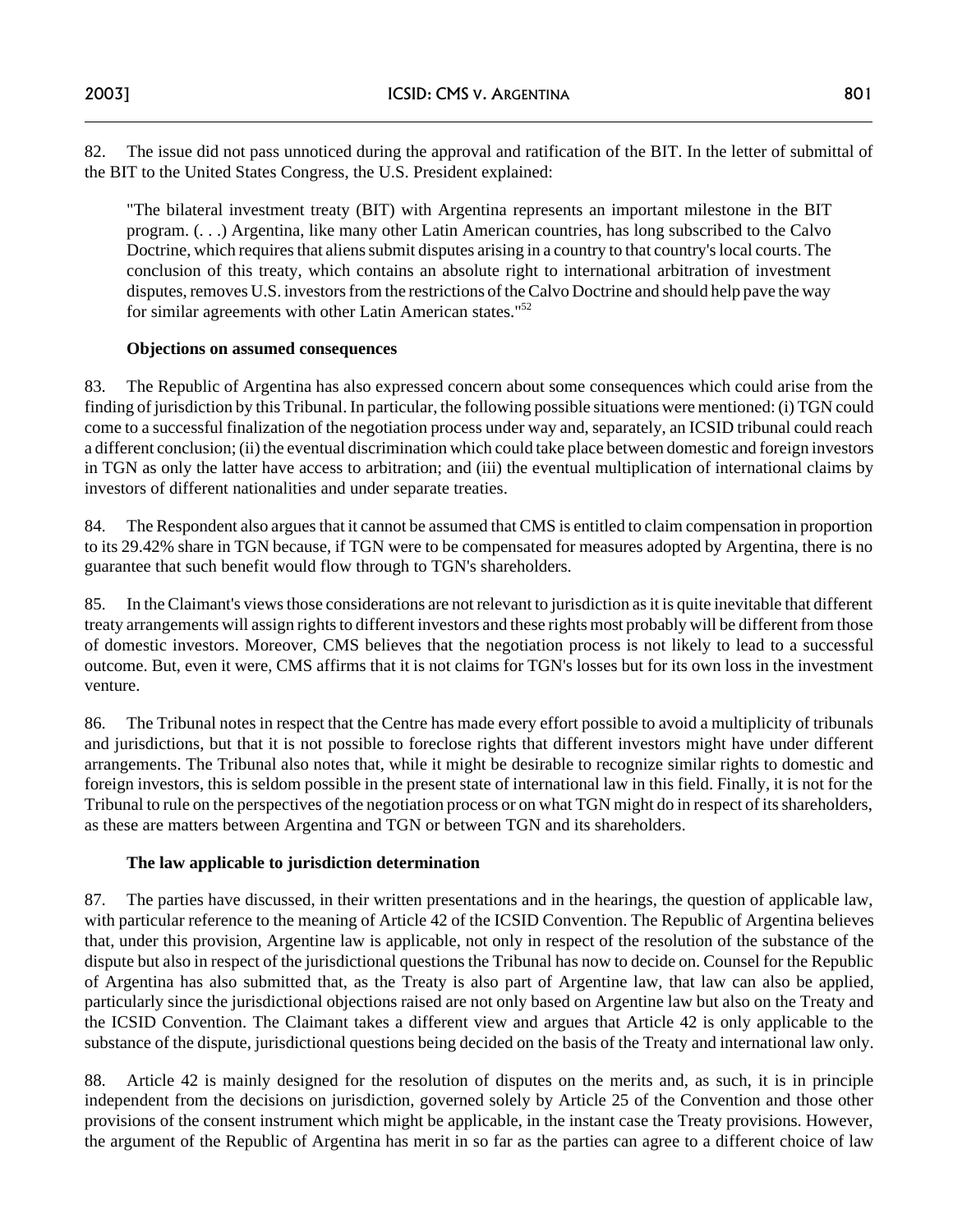applicable also to jurisdictional questions. The very option the investor has under the Treaty to submit a dispute to local jurisdictional also involves to an extent a choice of law provision, as local courts will apply mainly domestic law. In such a case, domestic law might apply together with the Treaty and Convention or separately.

89. Since Argentina believes that the "fork in the road" provision has been triggered as explained above, it is also reasonable to argue in that context for the application of Argentine law, including the Treaty as part thereof. However, as the dispute under the Treaty is in this case separate from that under the License and no "fork in the road" provision has been triggered, domestic law does not have a role to play in jurisdictional determination, at least not a direct one.

### **Objections to admissibility on the nature and number of disputes**

90. In addition to the questions of admissibility and jurisdiction raised by the Republic of Argentina discussed above, the Respondent advances three further objections against the admissibility of some of the CMS claims. According to the Republic of Argentina, (i) The original dispute has no relation with the dispute as stated by CMS in its Request for Arbitration; (ii) CMS has submitted to the Tribunal two different disputes and filing of the second dispute does not comply with the temporal conditions set forth in the Treaty; and (iii) The dispute relating to the alleged restrictions suffered by TGN to transfer funds abroad was not submitted in compliance with the terms of the Treaty.

91. The Tribunal will summarize the arguments raised by Argentina on each of these points, as well as the answers given by CMS to these objections and it will arrive at a determination on each of them.

### **Relationship between the original dispute and that submitted to arbitration**

92. The first question concerns the absence of a relationship between the original dispute and the dispute as stated in the Request for Arbitration. According to the Republic of Argentina, CMS, in its letter of March 12, 2001, prior to notifying its consent to international arbitration, requested payment by Argentina to TGN of the appropriate adjustments to the tariffs based on the PPI. However, the subsequent Request for Arbitration alleges loss by CMS of the expected benefits of its investments and anticipates a claim in excess of USD 100 million. Consequently, the argument follows, the Request for Arbitration implies a claim different from the one submitted by the investor, in its letter of March 12, 2001.

93. Moreover, the Republic of Argentina argues that CMS modified the terms of the dispute along its development. In particular, it was only in its Memorial that CMS disclosed that it intended to dispose of its shares in TGN and that, once it received compensation, it would transfer them to the Argentine Government. Consequently, it is argued, neither a dispute related to clearly identified issues between the parties nor a concrete claim was raised until CMS submitted its Memorial.

94. CMS's position is that the dispute initially notified to Argentina is the same dispute as the one mentioned in the Request for Arbitration and that events occurring after the filing of the Request for Arbitration are part of the same dispute and are within the jurisdiction of the Tribunal. It follows in the Claimant's view that there is no inconsistency between the notification of the dispute to Argentina and the Request for Arbitration.

95. CMS further argues that there is no rule which requires a claimant to accurately or finally quantify its loss in its Request for Arbitration. It is only at the time of filing its memorial that a claimant is required to quantify its compensation claim, and even then the figure can be adjusted as the situation changes. This explains, according to CMS, that the estimate of losses for alleged breaches of the BIT at the time of the Request for Arbitration is one thing and the estimate made at the time of filing of its Memorial and taking into account measures adopted by the Government of Argentina after the Request is another thing.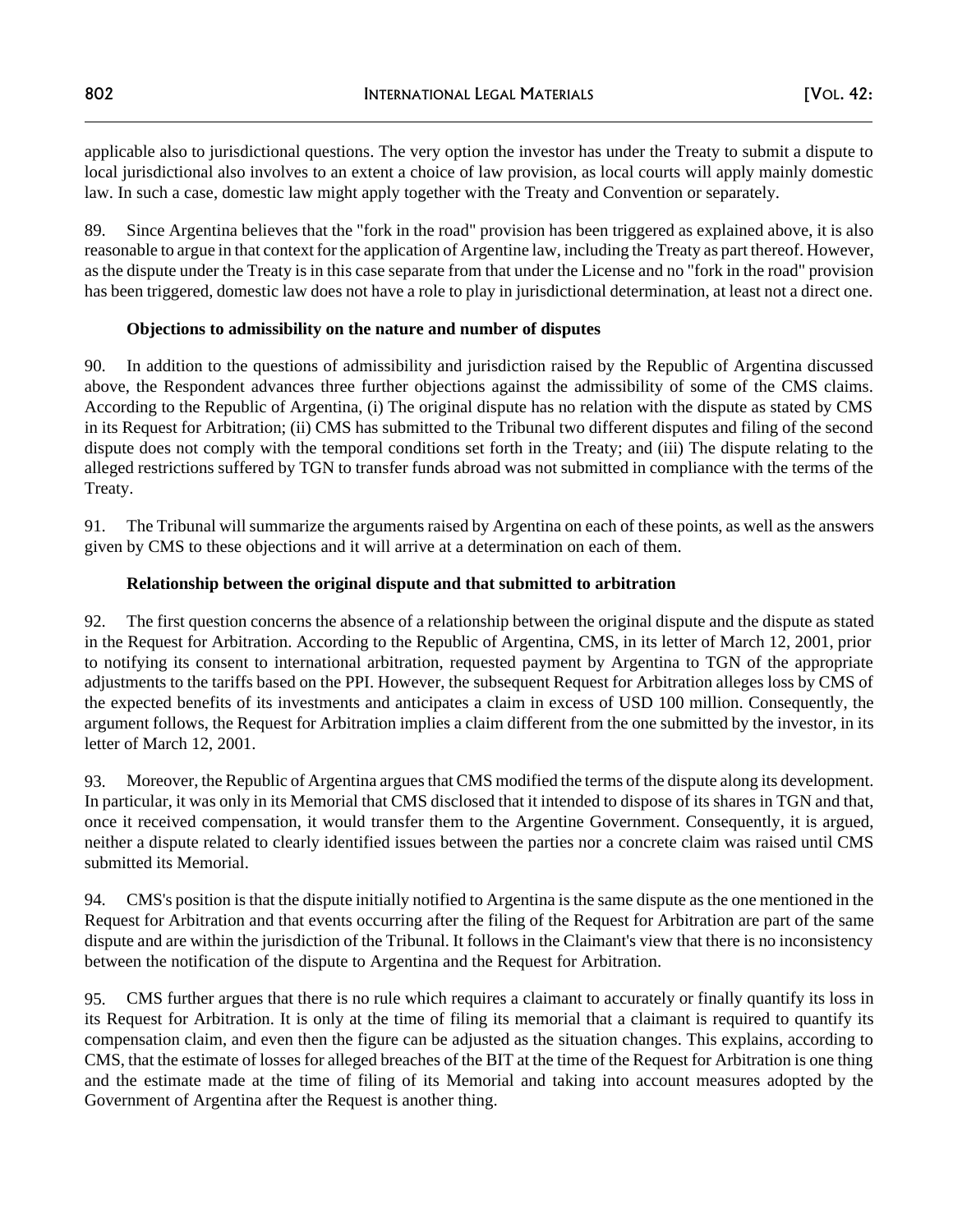96. In CMS's view, the other argument of the Respondent namely that CMS referred, only at the time of its Memorial, to its decision to relinquish ownership of its shares to Argentina upon receipt of compensation is also not relevant to the determination of jurisdiction. CMS argues that this is a merits-related matter and that, in any event, the issues were identified clearly and there was a concrete claim before the production of its Memorial. The offer to relinquish its shares was made by CMS in order to prevent any suggestion of double recovery.

97. The Tribunal cannot agree with the Republic of Argentina's argumentation on this point. First, the Republic of Argentina refers to a CMS letter of March 12, 2001 requesting payment to TGN of the appropriate adjustments to the tariffs based on the PPI. In fact, a number of letters were sent by CMS to the Argentine authorities concerning this issue, beginning with a letter to the President of Argentina dated August 28, 2000, which under cover letters dated October 28, 2000, were transmitted to officials in the Ministry of Foreign Affairs, International Trade and Worship;<sup>53</sup> those letters drew to the attention of the authorities of a dispute between the Republic of Argentina and CMS about its investment in that country, mentioning specifically the impact upon CMS of the non-adjustment of the tariffs of TGN on the basis of the U.S. PPI and requesting the initiation of consultation and negotiations pursuant to Article VII(2) of the Treaty. That request was repeated in letters of October 27, 2000 to the same authorities,  $54$  in another letter to the President of Argentina on December 12, 2000<sup>55</sup> and, finally, in the letter of March 12, 2001 referred to by the Respondent in its Memorial on Jurisdiction. While that letter requests that specific steps be taken to allow TGN to benefit from the application of the tariff adjustment in accordance with the Terms of the License granted to it, it also mentions that the absence of such adjustment has resulted in "unlawful reduction of CMS's earnings" and that it has affected its credit qualifications with financial institutions and rating agencies. It then states that, unless appropriate measures are taken to remedy the situation, CMS will file a request for arbitration. There does not appear to have been an answer to those various letters.

98. The six-month period provided by the Treaty for consultation and negotiation having expired without results, CMS formally notified the President of Argentina on July 12, 2001 that it was consenting to arbitration under the terms of the Treaty.<sup>56</sup> In its Request for Arbitration of July 24, 2001, CMS alleges breaches of Article II(2)(a), (b) and (c) and of Article IV(1) of the Treaty and claims compensation for the ensuing damages.

99. The Tribunal is of the opinion that there is full correlation between the content of the letters sent to the Argentine authorities before the Request for Arbitration and the Request itself. The Republic of Argentina argues that if, in accordance with the request in the letter of March 12, 2001, it had paid to TGN the amount it is alleged should have been paid to it, the dispute with CMS would have been resolved, but it then adds that, in the absence of such payment, the subsequent claim by CMS for damages for loss of its investment constitutes a different matter. Referring to the decision on jurisdiction in *Maffezini v. Spain*, 57 the Republic of Argentina affirms that the concrete claim formulated by CMS on March 12, 2001 "is notoriously different from the one state in the Request for Arbitration."

100. The Tribunal, however, does not share the Respondent's line of reasoning. In its various letters preceding the Request for Arbitration, CMS clearly stated the nature of the dispute between CMS and Argentina, its impact upon its investment, and its request for consultation and negotiations under Article VII(2) of the Treaty. There could not have been any doubt, after receipt of those letters, as to what the dispute was about and the conclusions contained in the Request for Arbitration flowed naturally from the statements made in those letters. Argentina was presented with both clearly identified issues and a concrete claim. Consequently, the Tribunal cannot accept the objection to admissibility raised by the Republic of Argentina on this ground.

# **Two disputes or a single continuing dispute**

101. The second issue raised by the Republic of Argentina concerns the existence of two different and separate disputes. According to the Republic of Argentina, CMS has submitted to the Tribunal two different disputes. The First related mainly to actions taken by the Argentine Ombudsman and the judiciary, in August 2000, concerning the application of the PPI to tariffs of the gas industry. The second relates to measures adopted by the executive and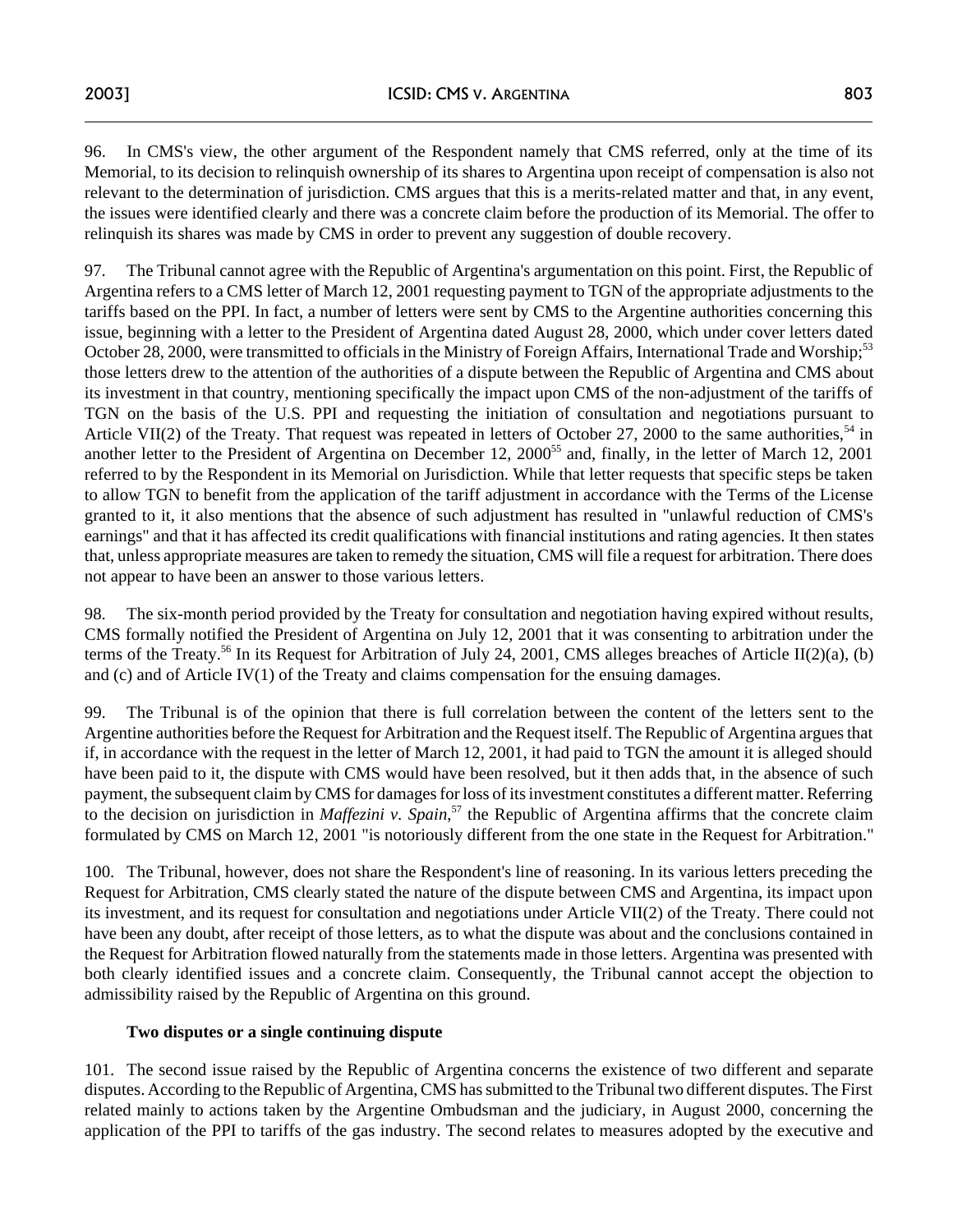legislative authorities during December 2001 and January 2002 and having to do with the major economic crisis faced by the country at that time. That second dispute, it is further affirmed, was not registered in accordance with Article 36(3) of the ICSID Convention and the six-month period required by Article VII(3) of the Treaty between the dates a dispute arose and that of its submission for arbitration has not elapsed. The two disputes, in the Respondent's view, are independent of each other because they are separable in time, in their origins, in their scope, in their circumstances, in their causes and in their treatment.

102. The Respondent argues in particular that the first dispute relates to a decision the effects of which do not go beyond the gas industry, while the additional dispute relates to measures of general scope affecting the whole economy in the context of the economic and social emergency referred to above. In the case of the original dispute, the Argentine Government and its regulatory agency challenged the judicial decision by the Ombudsman, while the situation concerning the additional dispute, it is believed is completely different.

103. Similarly, it is argued by the Respondent, the background of the original dispute is an alleged inconsistency between the Gas Law, the Convertibility Law and the national Constitution, while the background for the additional dispute is a general crisis and the impossibility of maintaining a certain monetary and exchange rate policy.

104. The measure which gave rise to the first dispute, the Respondent explains, did not require a specific negotiation process with the affected companies. In contrast, there is a specific renegotiation process currently taking place in the context of a general contracts renegotiation concerning public utilities. In fact, it is further stated, as such renegotiation is ongoing with the public utilities concerned one should not prejudge what the conclusion of that process will be; a direct claim can only be made when the situation it deals with is irreversible and definitive.

105. According to CMS, the post-July events related to the same subject-matter as those before July 2001. The December 2001 and January 2002 measures constituted new facts in the same dispute relating to the Republic of Argentina's interference with the tariff regime, suspending and then abolishing the PPI adjustment of tariffs completely and removing the right to calculate tariffs in U.S. dollars and then express them in convertible pesos at the time of billing. The so-called additional dispute relates to the same subject-matter, the same factual background and the same causes of action.

106. In any event, CMS concludes on this matter, the fact that the post-July 2001 events were not mentioned in the Request for Arbitration does not affect the Claimant's entitlement to submit them to the Tribunal in its Memorial. CMS affirms that Article 36(2) of the ICSID Convention and Rule 2(1)(e) of the ICSID Institution Rules only require the request to "contain information concerning the issue in dispute," and that accordingly, Arbitration Rule 31 indicates that it is only at the time of its memorial that the claimant is required to argue its claims with specificity. Moreover, under Article 46 of the Convention and Rule 40 of the ICSID Arbitration Rules, CMS argues its entitlement to bring the matter as an additional or incidental claim because both clauses specifically provide for such a possibility.

107. The Tribunal cannot agree with the Respondent's conclusions on this second issue and it will deal with the various arguments raised by Argentina in that regard. First, whether certain events occurred before and others after the Request for Arbitration is not a determinant factor in deciding whether the Tribunal is seized with one or more disputes. What the Tribunal has to decide, in light of Article 46 of the ICSID Convention and Arbitration Rule 40, is whether those claims arise directly out of the subject matter of the disputes, whether they are within the scope of the consent of the parties and whether they are within the jurisdiction of the Centre.

108. In so far as the international liability of Argentina under the Treaty is concerned, it also does not matter whether some actions were taken by the judiciary and others by an administrative agency, the executive or the legislative branch of the State. Article 4 of the Articles on State Responsibility adopted by the International Law Commission is abundantly clear on this point.<sup>58</sup> Unless a specific reservation is made in accordance with Articles 19, 20 and 23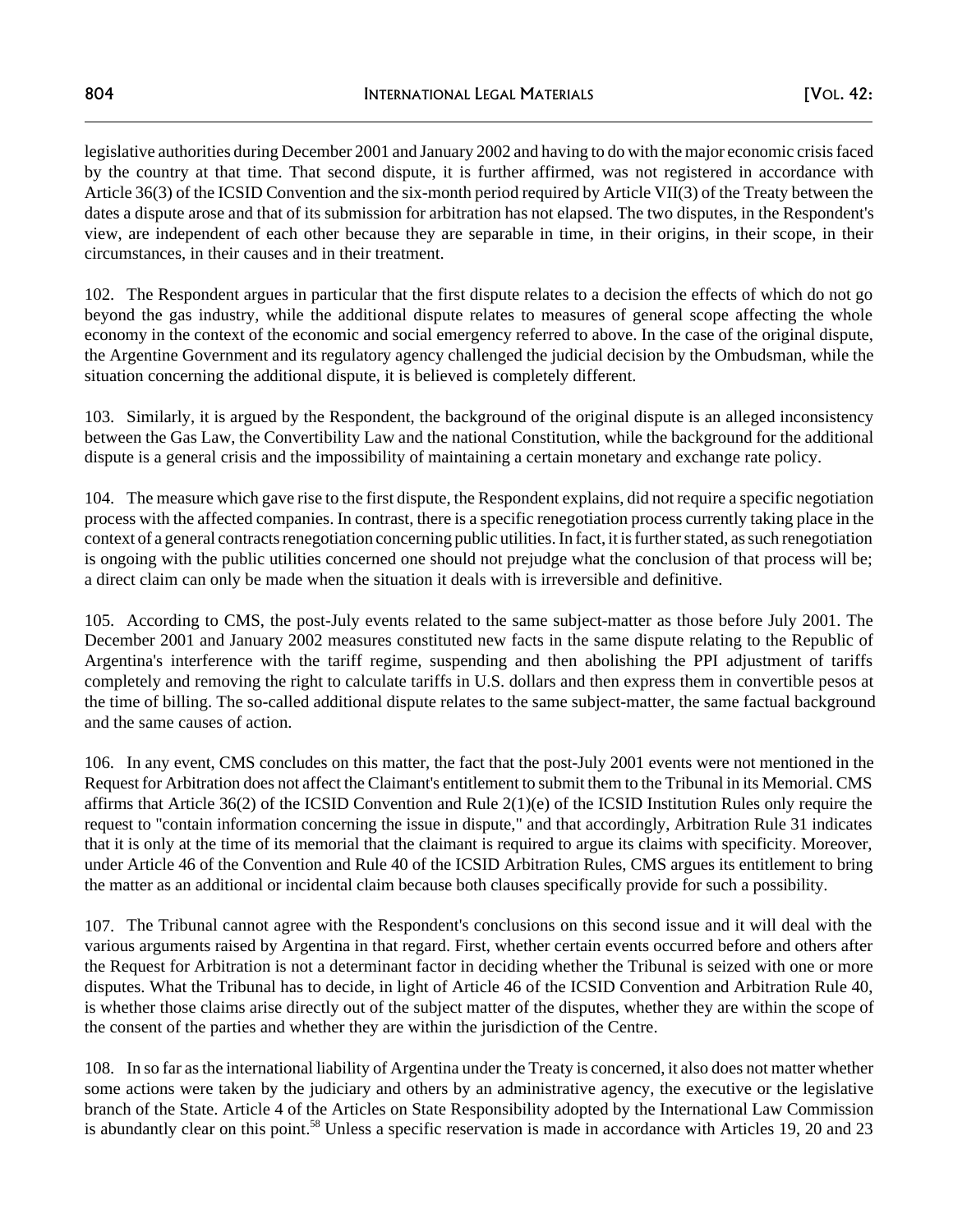of the Vienna Convention on the Law of Treaties, the responsibility of the State can be engaged and the fact that some actions were taken by the judiciary and others by other state institutions does not necessarily make them separate disputes. No such reservation took place in connection with the BIT.

109. At the outset of this Decision, the Tribunal drew the line between acts which directly affect the investor's rights under binding legal commitments and other acts which relate to questions of public policy. Actions which affect those rights will normally relate to measures specifically addressed to the gas industry, but they may also be adopted in conjunction with measures of a more general nature. As long as they affect the investor in violation of its rights and cover the same subject matter, the fact that they may originate from different sources or emerge at different times does not necessarily mean that the disputes are separate and distinct. The Tribunal is also mindful that, as explained above, what the Claimant has now to demonstrate that *prima facie* it has been affected by actions adopted in violation of its rights and this burden has been met.

110. On a similar line of reasoning, so long as the rights of the investor are affected in a direct manner, what justified the judicial decision of August 18, 2000 and what motivated the adoption of administrative and legislative measures in December 2001 and January 2002 does not alter the jurisdiction of the Tribunal. As noted, it is only when the measures in question are unrelated to specific legal commitments made to the investor that the jurisdiction of the Tribunal will be excluded and liability non-existent. Equally, the fact that the Government of Argentina and one of its regulatory agencies have challenged the above-mentioned judicial decision while the Government has supported the post-July 2001 measures is irrelevant in deciding whether the Tribunal is called upon to deal with one or two disputes.

111. The argument that the background to the so-called two disputes is different is also not a deciding factor as to whether there are one or two disputes. What the Tribunal has to look at is the nature of the dispute or disputes; their background may be different but again, what counts is whether the rights of the investor have been affected or not and whether the claims arise directly out of the same subject-matter.

112. The argument that the first dispute did not require negotiations with the companies concerned while the second opened the door to a renegotiation process is not convincing. The Tribunal is faced with a Request for Arbitration between a foreign investor and the Republic of Argentina under the BIT, the investor claiming that some of its protected rights have been interfered with. The disputants are CMS and the Republic of Argentina; as noted above, whether there are some negotiations taking place between the Government of Argentina and some third parties on some of the same events which gave rise to the dispute cannot be a matter for the Tribunal's consideration, at least not at this stage of the proceedings.

113. The Tribunal is also mindful that the essential facts relating, first, to the suspension of the PPI adjustment in 2000 and the enactment of the other measures in December 2001 and January 2002 are not contested. There is no disagreement between the parties about the fact that CMS is the investor in the affected company, TGN. Rather the problem lies in the effect that each party assigns to each of these matters.

114. In order to establish whether the Tribunal is faced with one or two disputes, it is worthwhile keeping in mind that CMS's request for relief in its Request for Arbitration of July 2001 concerns in essence the breach of various rights it alleges to have under the BIT. These rights relate mainly to fair and equitable treatment and full security and protection, arbitrariness and discrimination, observance of obligation and indirect expropriation without compensation.

115. The Request for Arbitration contains a list of the measures which are alleged to be in breach of the Treaty and CMS specifically reserves the right to update its claims in the course of the proceedings. CMS argues that "there is one continuing dispute involving Argentina's interference with and dismantling of the tariff regime that it committed to foreign investors would apply for the gas transportation sector."59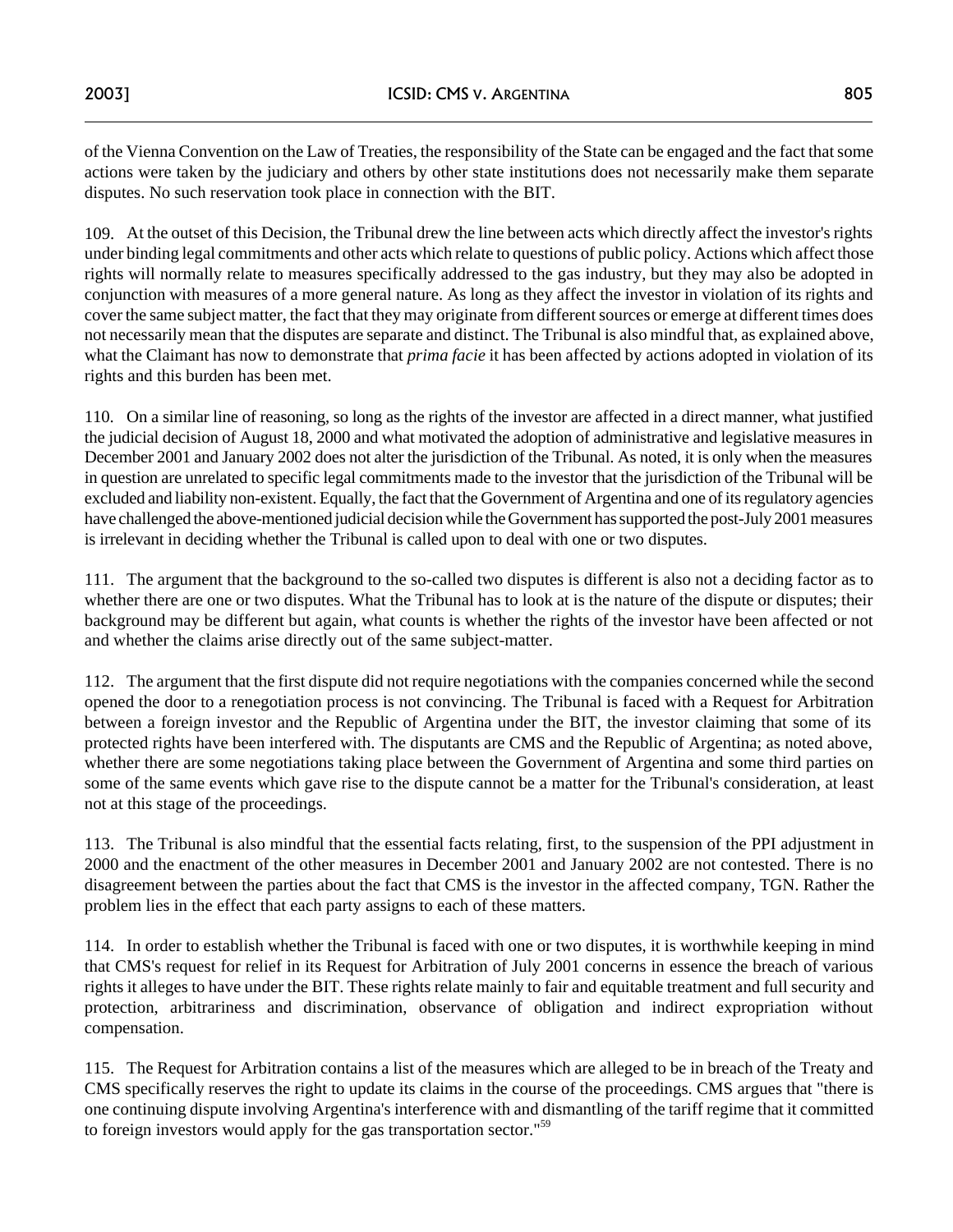#### **Ancillary claims**

116. The question to be addressed by the Tribunal is then whether the claims for post-July 2001 events are "incidental or additional claims arising directly out of the subject-matter of the dispute."<sup>60</sup> Note B to Arbitration Rule 40 adds the following explanation:

"The test to satisfy this condition is whether the factual connection between the original and the ancillary claim is so close as to require the adjudication of the latter in order to achieve the final settlement of the dispute, the object being to dispose of all grounds of dispute arising out of the same subject matter."

117. To this end the Tribunal must reach a determination on the subject-matter of the dispute and decide whether the ancillary or additional claim arises directly out of that subject matter.

118. The Tribunal is of the view that, in the instant case, the subject-matter of the dispute is the alleged loss by CMS of its investment in TGN caused, it is argued, by the breaches by the Republic of Argentina of its obligation under the BIT. Such breaches relate, in the Claimant's view, to the interference of organs of the Argentine State with the tariff regime applicable to TGN, which was first subjected to deferral of adjustments, followed by a freeze, culminating in the abrogation of that adjustment and the removal of the right to calculate tariffs in U.S. dollars and then express them in convertible pesos at the time of billing.

119. Note B to Arbitration Rule 40 supports the conclusion that the post-July 2001 events give rise to incidental or additional claims. There is no doubt, in the mind of the Tribunal, that the claim resulting from those events is "so close as to require the adjudication of the latter in order to achieve the final settlement of the dispute, the object being to dispose of all the grounds of dispute arising out of the same subject matter."

120. Tribunals in two cases<sup>61</sup> under Chapter 11 of NAFTA, the first one under the ICSID Additional Facility Arbitration Rules and the other under the UNCITRAL Arbitration Rules, reached the same conclusion, on the basis of acts similar to those in the present case. $62$ 

#### **Observance of consultation period**

121. In connection with its allegation about the existence of two separate disputes, the Republic of Argentina has also made the argument that submission to arbitration of the second dispute is inadmissible because it is premature. Under the Treaty, it is maintained, the six-month period referred to above must have elapsed, but the additional dispute was only formally raised with the Government of Argentina on February 13, 2002, some six months after the registration of the case by the Secretary-General of ICSID, on August 24, 2001. The Request for Arbitration was limited to the original dispute relating the U.S. PPI and does not include the additional subject-matter. Since that dispute is different from the first one, the argument follows, it would have required a separate request for arbitration, after the expiry of the above-mentioned six-month period, the whole in accordance with Article 36 of the ICSID Convention and Article VII(3) of the BIT.

122. In the Claimant's view, however, the six-month negotiation period is a procedural and not a jurisdictional or admissibility requirement. Provided the parties have had an opportunity to engage in negotiations, and in particular whether the host State has shown no willingness to take this opportunity, the registration period requirement must be deemed to be satisfied. Moreover, it is concluded, the Republic of Argentina has suffered and will suffer no prejudice as a result of the inclusion of the post-July 2001 events.

123. This argument need not be addressed by the Tribunal in light of its conclusion above that there is a single dispute which contains, however, incidental or additional claims. It is clear from the ICSID Arbitration Rules that such claims do not require either a new request for arbitration or a new six-month period for consultation or negotiation, before the submission of the dispute to arbitration under the Treaty. Rule 40(2) which provides that "an incidental or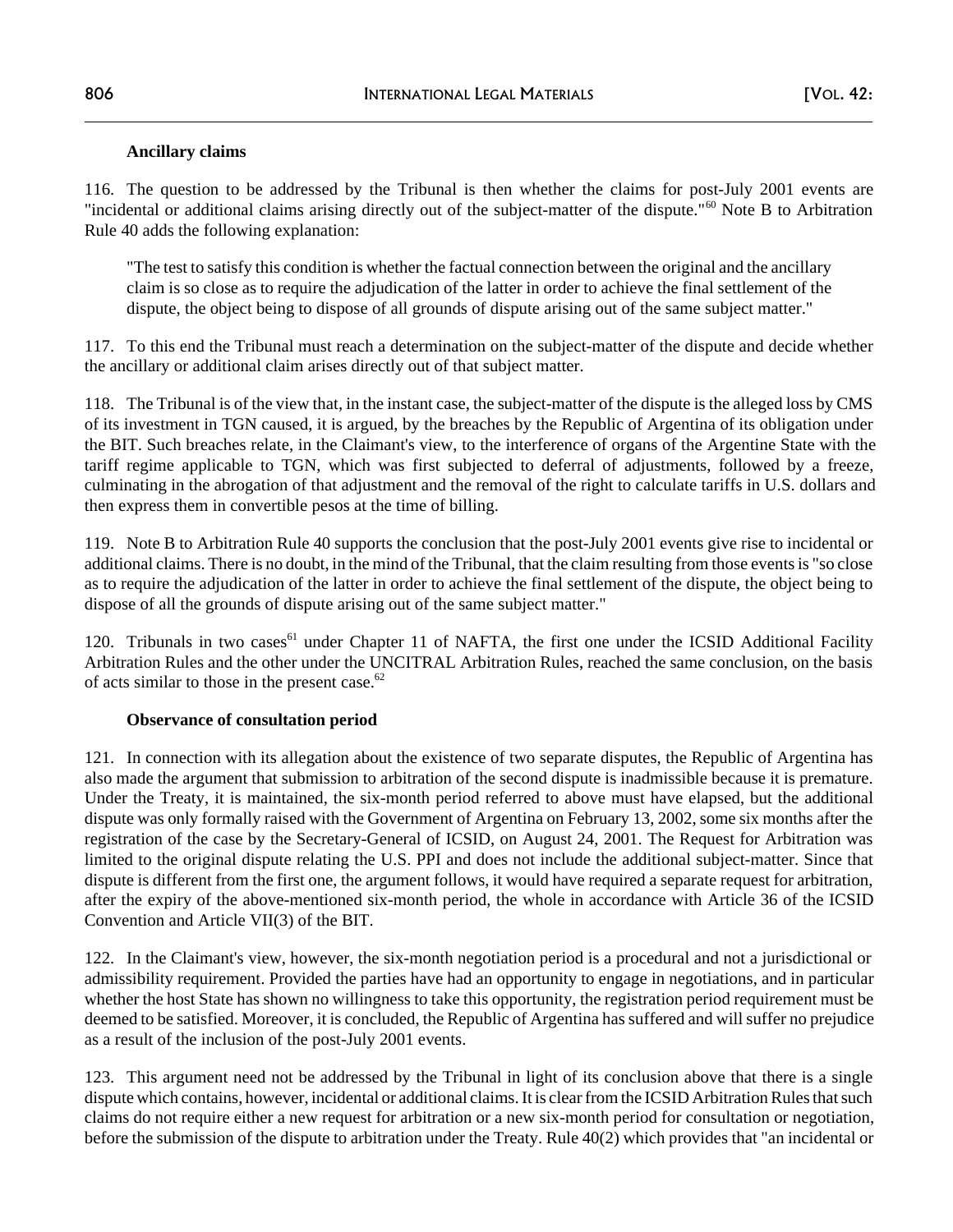additional claim shall be presented not later than the reply." But even if it is thought that the period in question does apply, the Tribunal is mindful that CMS, as explained above, repeatedly invited the Argentine Government to undertake consultations on this matter, albeit to no avail. It cannot then be argued that any prejudice has ensued or will ensue for the Republic of Argentina in this context.

### **Discussion of additional assumed consequences**

124. The Respondent has also argued in connection with the two-disputes issue that admitting the additional dispute would constitute a dangerous precedent with the following consequences: (i) an incentive for investors to submit claims ignoring the required six-month period for consultation and negotiation and depriving governments of an opportunity to evaluate the situation; (ii) a disruption of the renegotiation process of public utilities which is currently taking place in Argentina; (iii) since the Tribunal was not given jurisdiction to decide any dispute other than the one which was registered on the basis of the Request for Arbitration, the Tribunal, if it heard the additional dispute, would deprive Argentina of its right of defence. The Claimant does not share these views.

125. As the Tribunal has concluded that, in this case, the disputes are not separate and independent and relate to the same subject-matter, it is immaterial whether the pertinent events occurred before or after the submission of the dispute to arbitration as long as any ancillary claim is made before reply, as required by Arbitration Rule 40(2). The nefarious effects feared by the Republic of Argentina will therefore not occur as a consequence of this determination. Rather, nefarious effects would occur if the Tribunal reached a different conclusion for, as the tribunal held in *Metalclad*: "A contrary holding would require a claimant to file multiple subsequent and related actions and would lead to inefficiency and inequity."<sup>63</sup> The Tribunal wishes to stress, however, that law alone provided all the necessary elements to support the conclusion reached by the Tribunal in the present case.

126. As explained above, the Tribunal also cannot consider the question of whether the current negotiations with various public utilities companies are going well, as believed by the Respondent, or not at all, as affirmed by the Claimant. Those are *res inter alios acta*; it may be that, when the Tribunal comes to address the merits of this case, those elements will have to be taken into consideration but, at this stage, they are irrelevant for the purpose of determining jurisdiction.

#### **Jurisdiction affirmed**

127. In light of all the elements discussed above, the Tribunal concludes that the claims resulting from post-July 2001 events, to the extent that they cause damage to the investor in breach of its rights, are of the nature of ancillary claims which, in conformity with Article 46 of the ICSID Convention and Arbitration Rule 40, arise directly out of the dispute, are within the scope of the consent of the parties and are otherwise within the jurisdiction of the Centre.

128. The Republic of Argentina has also raised a question of admissibility in connection with CMS's allegation that it suffered damage connected with the transfer of funds, since this claim has never been presented as a disputed issue under the BIT. However, as noted above, because CMS is not pursuing this claim, at least for the time being, the question of admissibility is rendered moot.

129. The Republic of Argentina has also requested that CMS provide evidence, in connection with Article I(2) of the BIT, that it is not controlled by nationals of a third country and that it has substantial business activities in the United States. Upon review of the submissions of the parties, the Tribunal concludes that CMS has provided such evidence and the record is abundantly clear on this matter.

130. The Tribunal wishes to note in concluding that counsel for both parties have performed their duties with outstanding professionalism and have at all times fully cooperated with the work of the Tribunal, an attitude for which they must be commended. Their respective arguments have been made in the spirit of professionalism and have raised questions of great importance for this case, ICSID arbitration and arbitration in general.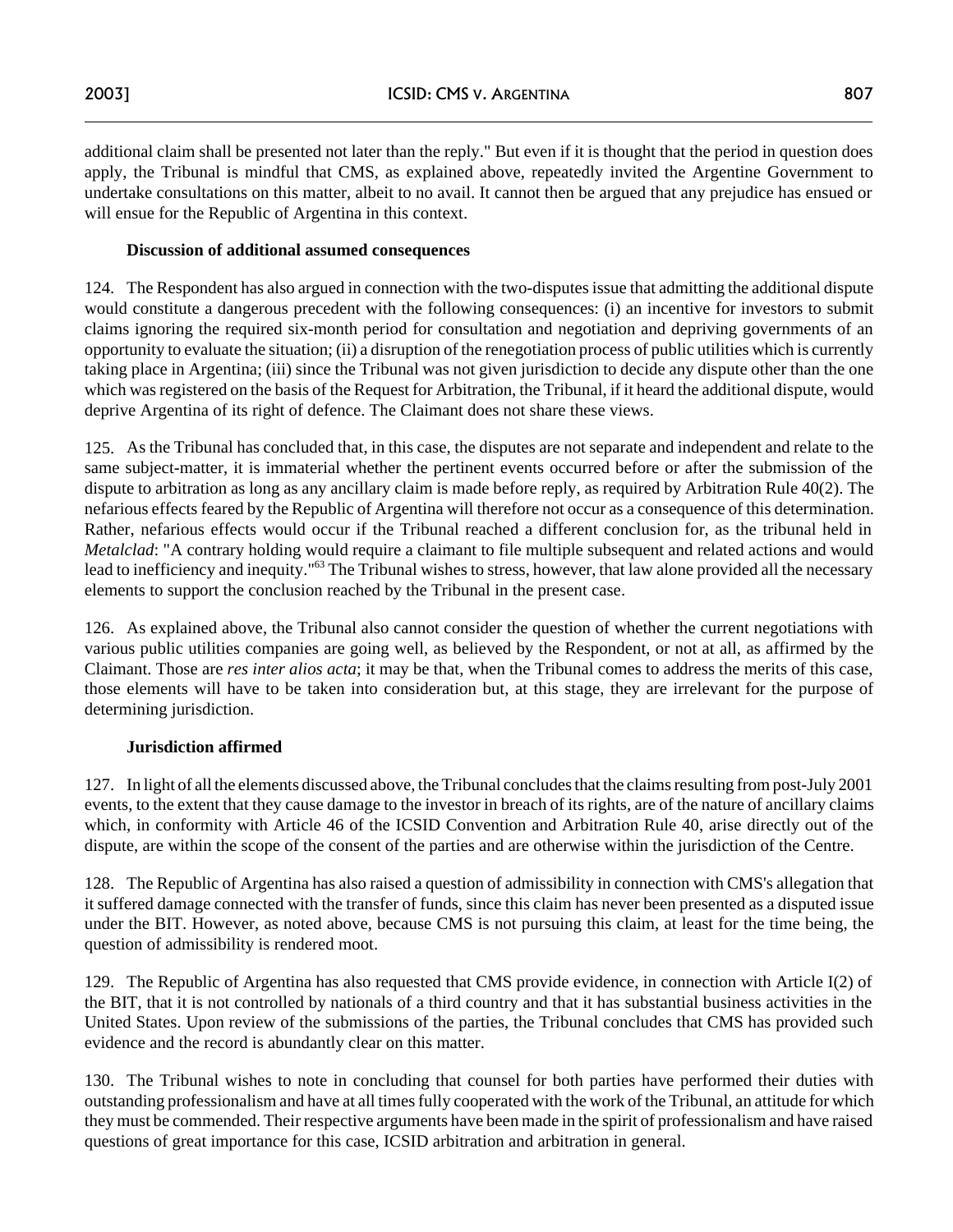#### **C. Decision**

131. For the reasons stated above the Tribunal decides that the present dispute is within the jurisdiction of the Centre and the competence of the Tribunal. The Tribunal has, accordingly, made the necessary Order for the continuation of the procedure pursuant to Arbitration Rule 41(4).

So decided.

*/s/* Francisco Orrego Vicuña President of the Tribunal

*/s/* Marc Lalonde Arbitrator

*/s/* Francisco Rezek Arbitrator

#### **ENDNOTES**

\_\_\_\_\_\_\_\_\_\_\_\_\_\_\_

- 1. Treaty between the United States of America and the Argentine Republic concerning the Reciprocal Encouragement and Protection of Investment. November 14, 1991, in force from October 20, 1994. Hereinafter cited as the U.S.-Argentina BIT.
- 2. Under Article 38 of the ICSID Convention, if the Tribunal is not yet constituted within 90 days after the notice of registration of the request has been dispatched, the Chairman of ICSID's Administrative Council shall, at the request of either party, and after consulting both parties as far as possible, appoint the arbitrator or arbitrators not yet appointed and designate an arbitrator to be the President of the Tribunal.
- 3. Law No. 23.696 of 1989 on the Reform of the State.
- 4. Law No. 23.928 of 1991 on Convertibility.
- 5. Law 24.076 of 1992 on the Privatisation of the Gas Sector.
- 6. Decree 1738/92 of 1992 on the implementation of the Gas Law.
- 7. Information Memorandum on the Initial Public Tender Offer, 1992.
- 8. Decree 2255/92 of 1992 on the terms and conditions of licenses.
- 9. Law No. 25.561 of 2002 on Public Emergency and Reform of the Currency Exchange Regime, Decree 71/2002 on Public Emergency and Decree 214/2002 on "pesification".
- 10. *See supra*, note 1.
- 11. Decree 1570/2001, December 1, 2001 on Financial Entities.
- 12. *Supra*, note 9.
- 13. *Supra*, note 4.
- 14. J. Sulkowski: "Questions Juridiques soulevées dans les Rapports Internationaux par les Variations de Valeur des Signes Monétaires", *Recueil des Cours de l' Académie de Droit International*, Vol. 29, 1929. 5 and ff.
- 15. *Maffezini v. Spain*, ICSID Award of November 13, 2000, par. 64.
- 16. Counter-Memorial on Jurisdiction, at 18, par. 50.
- 17. Hearing, April 8, 2003, at 84.
- 18. *Supra*, note 11.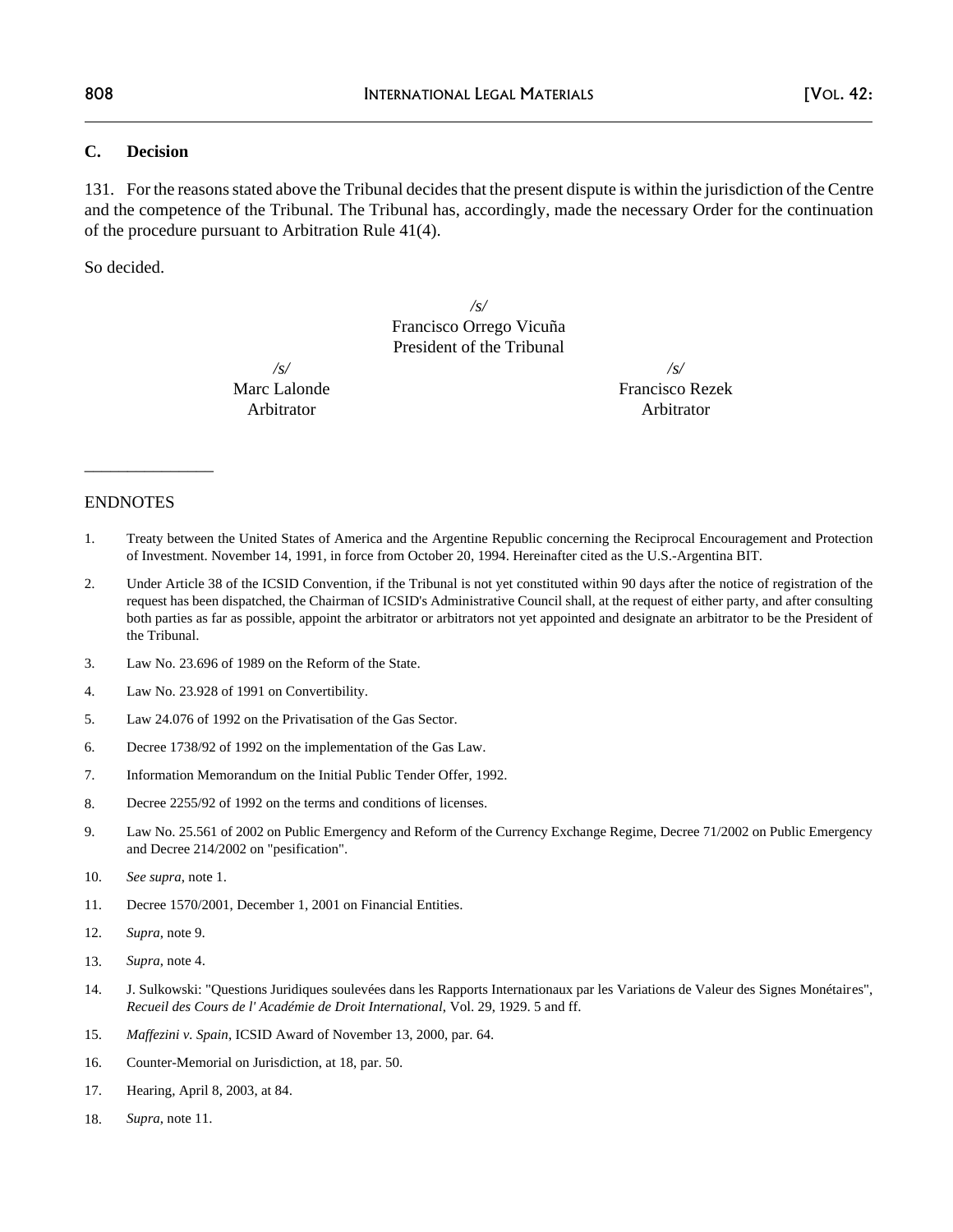- 19. Counter-Memorial on Jurisdiction, at 50, note 118.
- 20. Hearing, April 8, 2003, at 40.
- 21. Carlos Suárez Anzorena: "Personalidad de las Sociedades", *Cuadernos de Derecho Societario*, 1973, as cited in the Memorial on Jurisdiction, note 82.
- 22. Law no. 19.550 of 1972 on Commercial Corporations, Article 52, par. 3.
- 23. *Barcelona Traction, Light and Power Co. Ltd. (Belgium v. Spain)*, Judgment of February 5, 1970, ICJ Reports 1970, 3.
- 24. Case Concerning the *Elettronica Sicula S.p.A. (ELSI) (United States of America v. Italy)*, Judgment of July 20, 1989, ICJ Reports 1989, 15.
- 25. International Law Commission: Preliminary Report on Diplomatic Protection, by Mohammed Bennouna, Special Rapporteur, A/CN.4/484, 4 February 1998, at 5.
- 26. David J. Bederman: "Interim Report on Lump Sum Agreements and Diplomatic Protection", International Law Association, Committee on Diplomatic Protection of Persons and Property, *Report of the Seventieth Conference*, New Delhi, 2002, 230, at 253-256.
- 27. For the jurisprudence of the Untied States-Iran Claims Tribunal *see* generally George H. Aldrich: *The Jurisprudence of the Iran-United States Claims Tribunal*, 1996; Charles N. Brower and Jason D. Brueschke: *The Iran-United States Claims Tribunal*, 1998.
- 28. United Nations Compensation Commission, Decision of the Governing Council on Business Losses of Individuals, S/AC.26/1191/4, 23 October 1991, par. F, and Decision 123 (2001).
- 29. International Law Association, Committee on Diplomatic Protection of Persons and Property, First Report, *Sixty-Ninth Conference*, London, 2000.
- 30. *Fedax v. Venezuela*, Decision of the ICSID Tribunal on Objections to Jurisdiction, July 11, 1997, pars. 21-26 with citations to the relevant cases and literature.
- 31. *Ibid.*, par. 22, note 18.
- 32. *Ibid.*, par. 24.
- 33. *AAPL v. Sri Lanka*, ICSID Award of June 27, 1990.
- 34. *AMT v. Zaire*, ICSID Award of February 21, 1997.
- 35. *Antoine Goetz et consorts v. République du Burundi*, Sentence du CIRDI du 10 Février 1999.
- 36. *Supra*, note 15.
- 37. *Lanco v. Argentina*, Preliminary Decision of the ICSID Tribunal of December 8, 1998.
- 38. *Genin et al. v. Estonia*, ICSID Award of June 25, 2001.
- 39. *Compañía de Aguas del Aconquija et al. v. Argentina*, ICSID Award of November 21, 2000.
- 40. *Vivendi*, ICSID Annulment Decision of July 3, 2002.
- 41. *CME v. Czech Republic*, Partial Award of September 13, 2001.
- 42. *Supra*, note 35, par. 89.
- 43. *Supra*, note 37, pars. 10, 11.
- 44. *Supra*, note 40, par. 50.
- 45. TGN License of December 18, 1992, Article 1.3.4, approved by Decree 2457/92.
- 46. *Supra*, note 37, par. 36.
- 47. *Supra*, note 37, par. 40.
- 48. *Supra*, note 39, pars. 53-54.